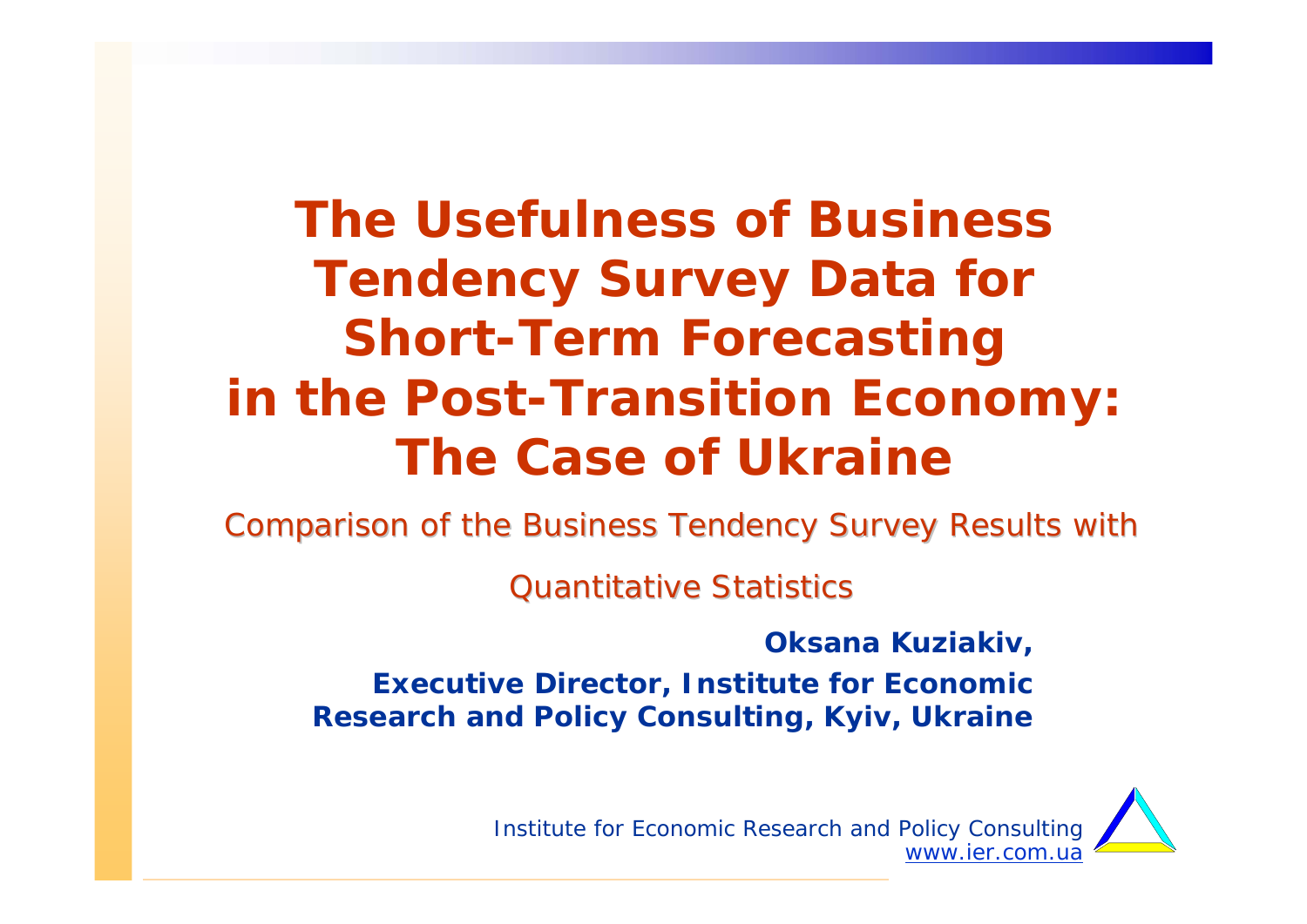## **Content: Content:**

- **1. Business Survey Data (BTS):** 
	- **1. What is it? What is it?**
	- **2. Qualitative vs. quantitative Qualitative vs. quantitative**
	- **3. Why it is useful for economic forecasting Why it is useful for economic forecasting**
- **2. BTS in Ukraine: source of data 2. BTS in Ukraine: source of data**
- **3. BTS in Ukraine: data description 3. BTS in Ukraine: data description**
- **4. BTS in Ukraine: agenda for Leading 4. BTS in Ukraine: agenda for Leading Indicator (LI) construction: Indicator (LI) construction:**
	- **1. Correlation between ex past and ex ante 1. Correlation between ex past and ex ante**
	- **2. BTS vs. 2. BTS vs. "real life real life" data**
	- **3. LI: Principal Component Analysis (PCA) 3. LI: Principal Component Analysis (PCA)**
- **5. Conclusion 5. Conclusion**

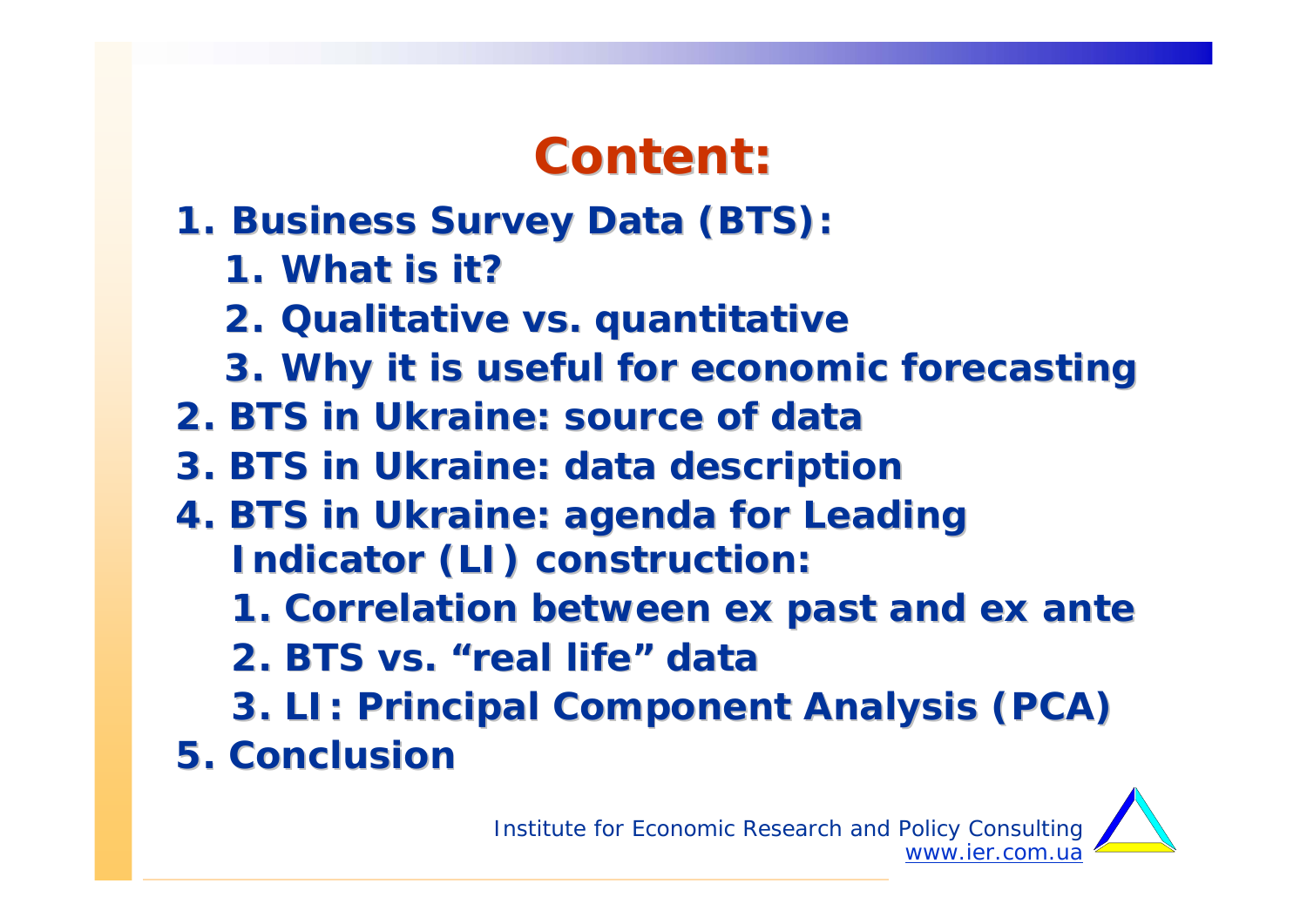## **BTS data: what is it? BTS data: what is it?**

- **Business tendency surveys (BTS)** are the source of information about the state and future progress of the economic situation of a sector or overall economy.
- **BTS data** called "qualitative" statistics bases on the enterprise managers' opinions and expectations.
- **BTS data** is not substitute for quantitative statistics but rather serve as complement.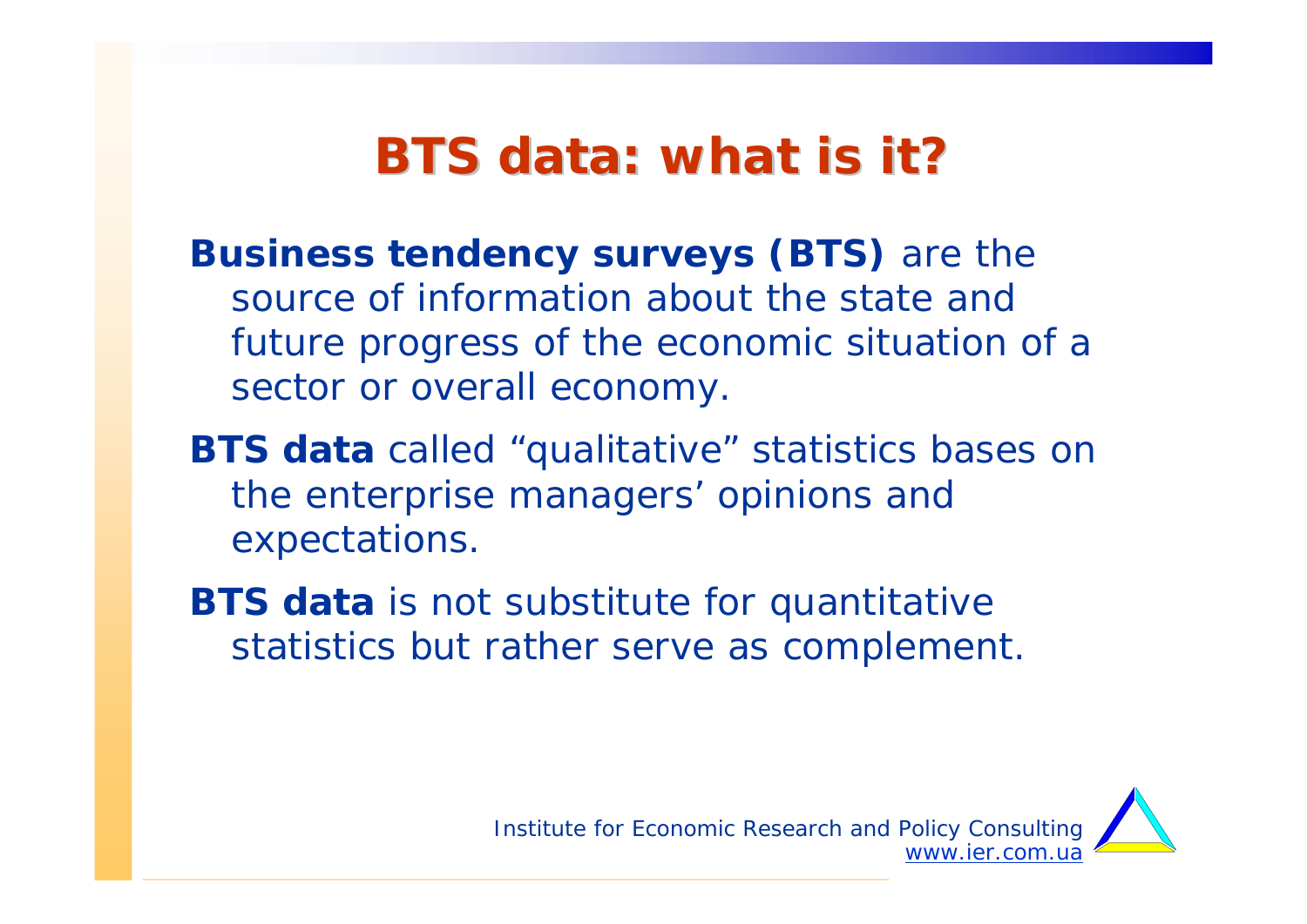## **BTS data: qualitative** *vs.* **quantitative**

• **Quantitative statistics answers question "how many"**

**Example:** *Volume of production, turnover or incoming orders (in physical or monetary units) by company* X

• **Qualitative statistics answers question "in which way", "what is the main tendency"**

**Example:** *Answers to questions about production or demand tendency (increase/no change/decrease) or judgment on business situation (good/satisfactory/bad) or on stocks (too large/sufficient/too small)*

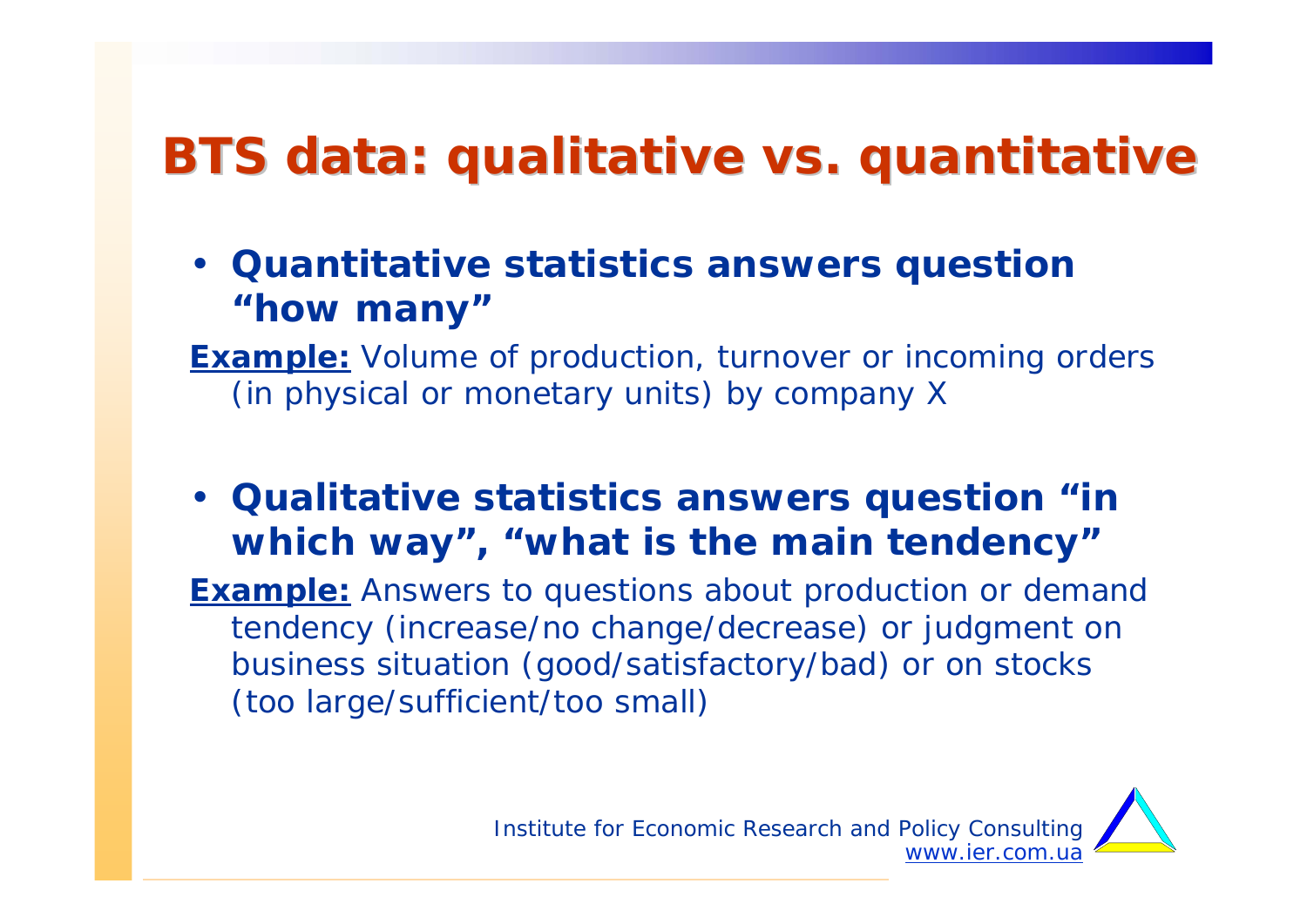## **BTS data: why it is useful for economic forecasting? economic forecasting?**

- **1. Often contain information on variables not covered by quantitative statistics** (inventories, capacity utilization, investment plans, etc.)
- **2. Give insight into process of change in judgments and anticipations** that generally forerun variables covered by usual economic statistics (demand, production, sales, etc.)
- **3. Available in real time** in contrast official statistics which are published with considerable lag

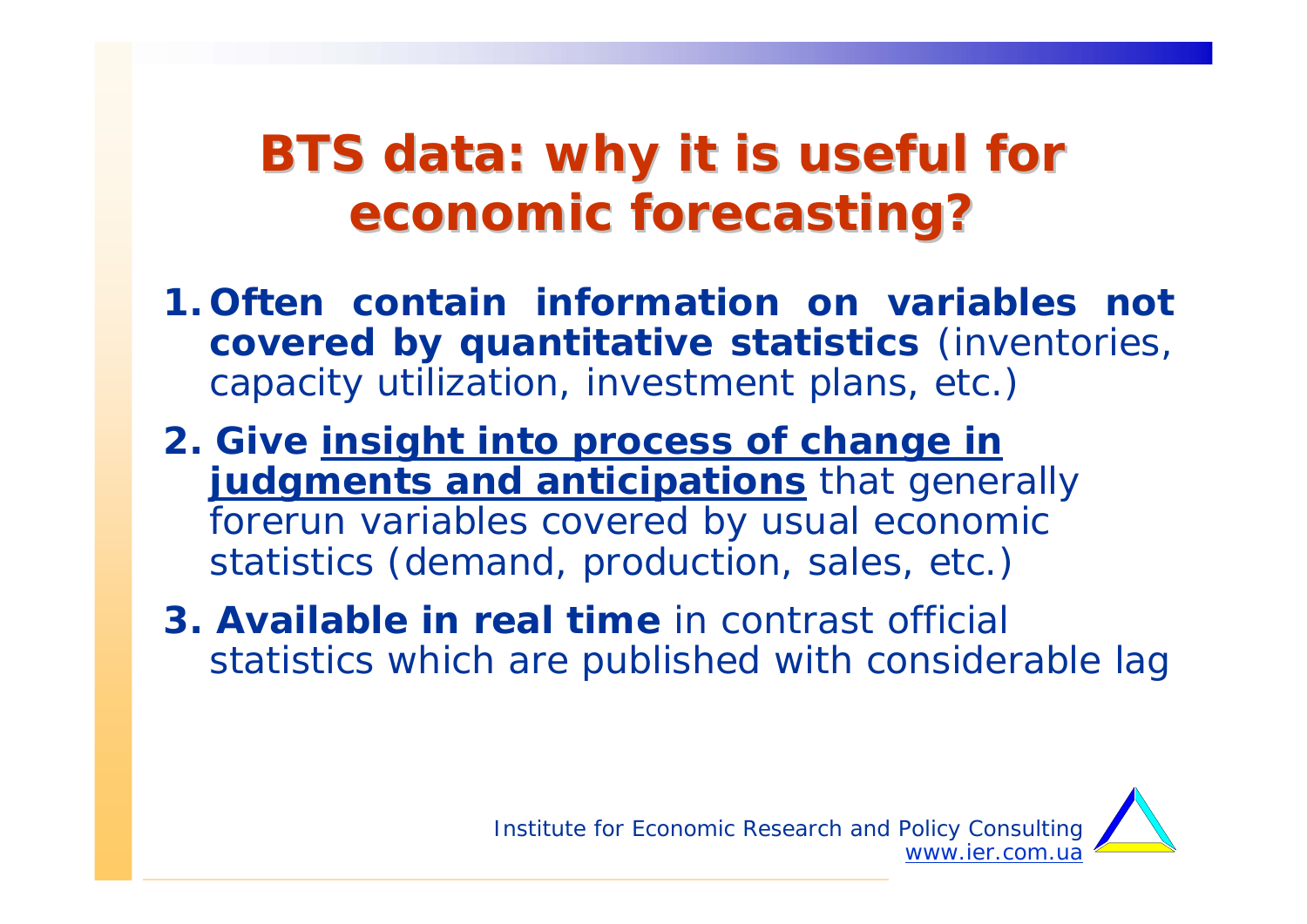## **BTS data: why it is useful for economic forecasting? economic forecasting?**

**BTS provide information about:**

- **Concise picture of economy or single branch**
- **Leading "hints" concerning economic tendency in short- or middle-run for whole economy or single branch.**
- **"Turning points" of the business cycle.**

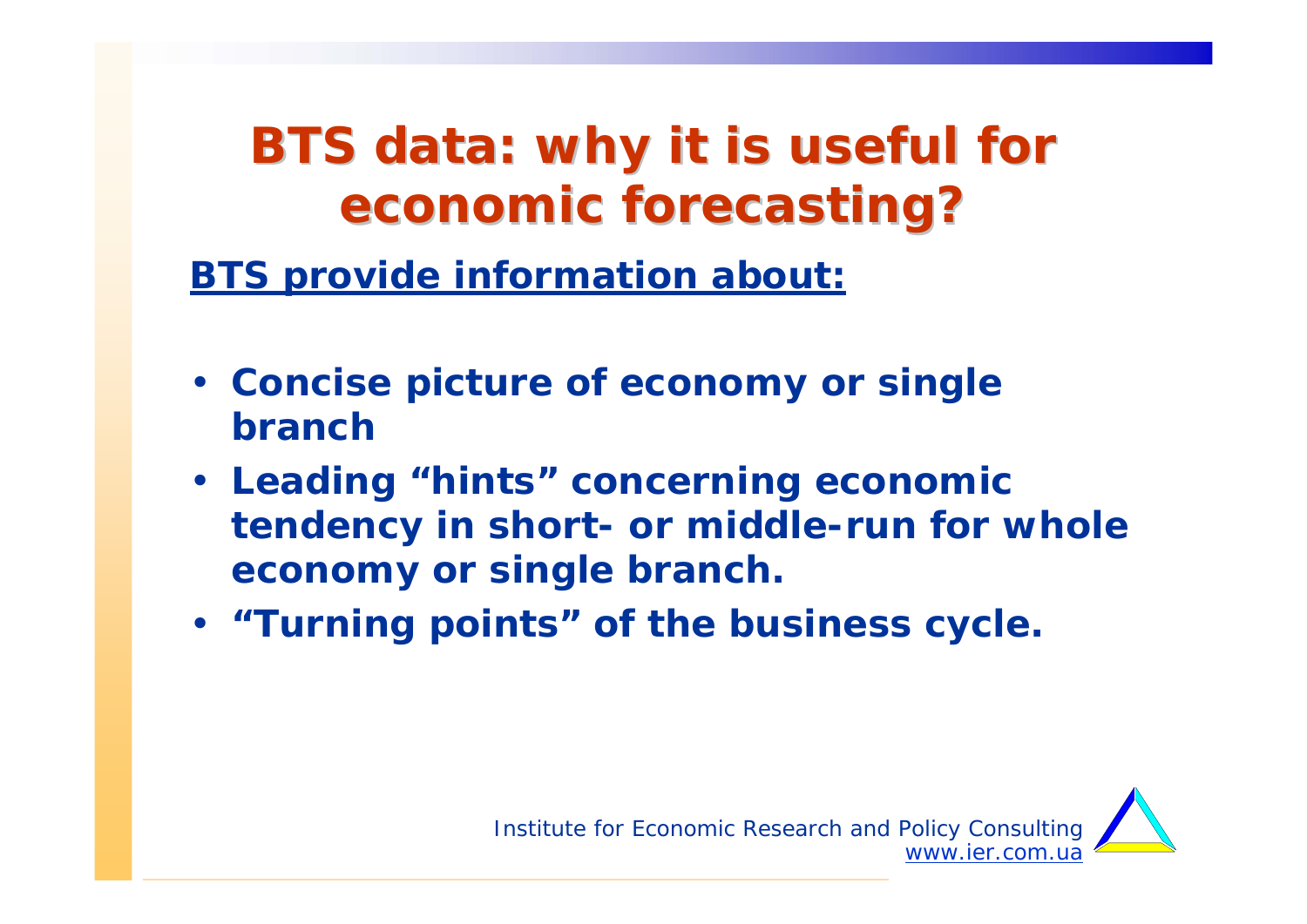## **BTS data: why it is useful for economic forecasting? economic forecasting?**

**The Leading Indicator constructed based on BTS data is the important tool for getting advantages for BTS data for economic forecasting.**

**Based on BTS data in Ukraine we try to construct the Leading Indicator for Industrial Sector.** 

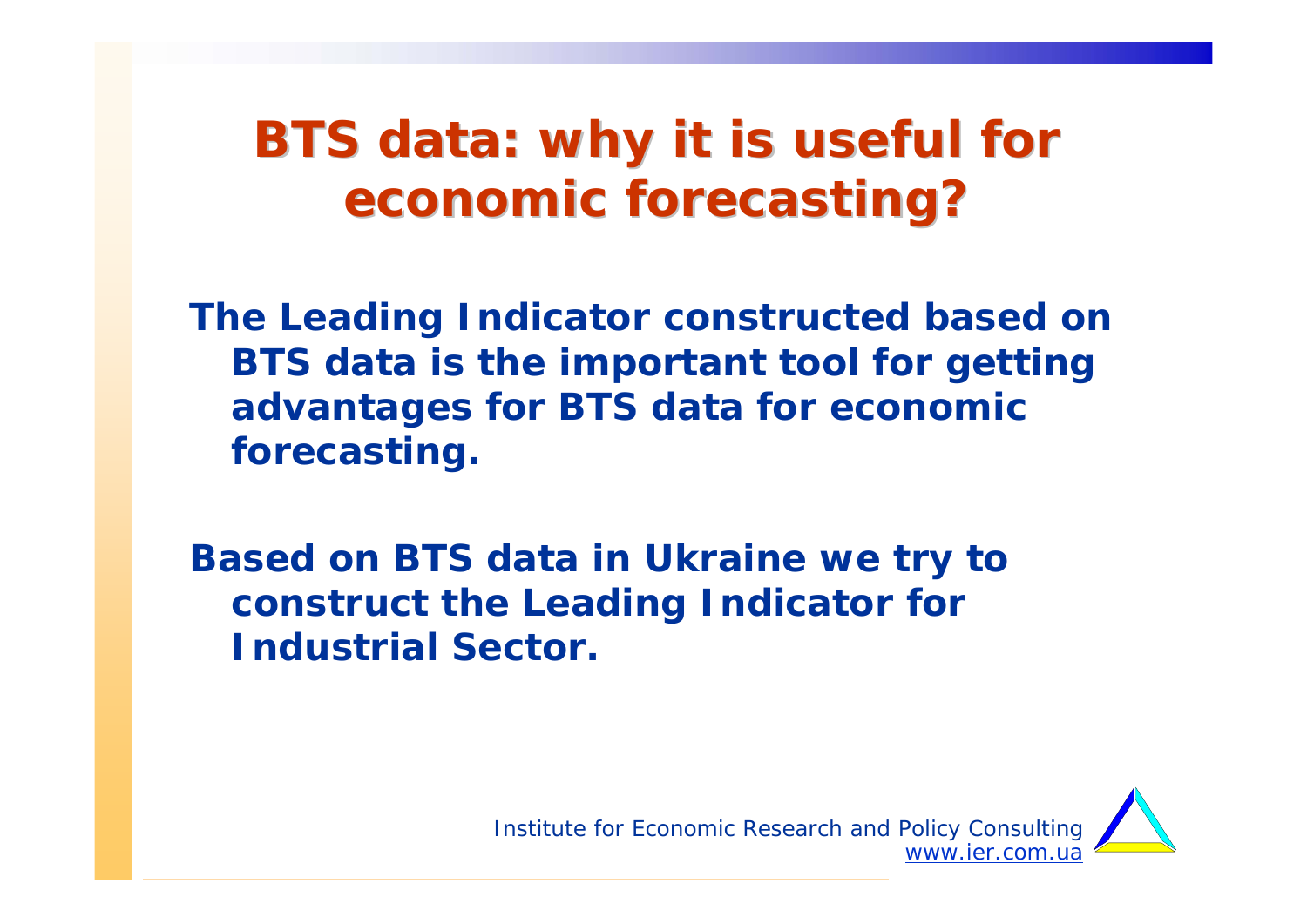## **BTS in Ukraine: sources of data BTS in Ukraine: sources of data**

- **1. Business tendency project of the Institute for Economic research and Policy Consulting (since 1996).**
- **2. Business survey of National Bank of Ukraine (since 2006, methodology differs from EU Harmonized).**
- **3. Statistic Service of Ukraine (since 1997, no public available data).**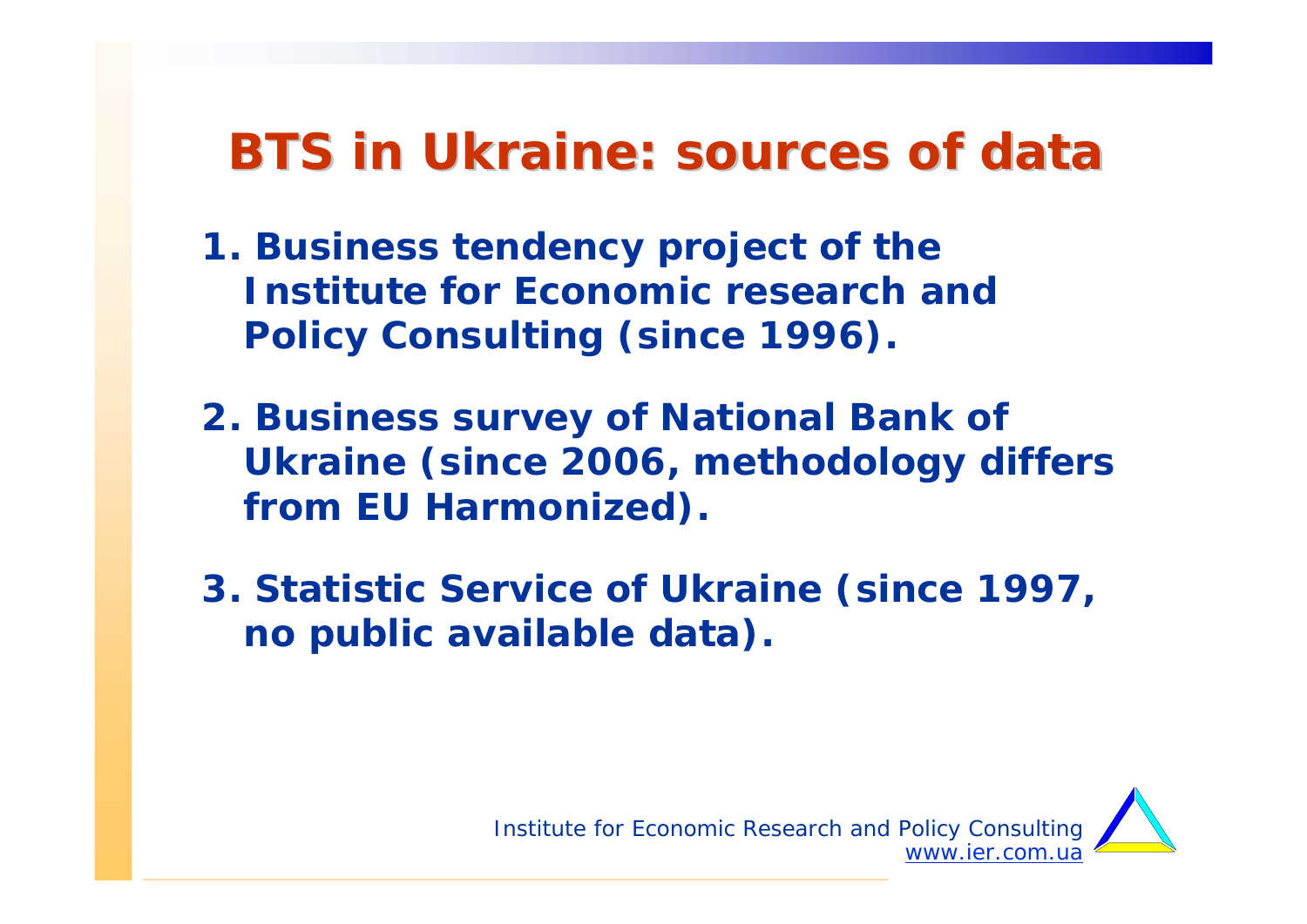## **BTS in Ukraine: sources of data BTS in Ukraine: sources of data**

- **The Institute for Economic Research and Policy Consulting (IER) has the longest time series of aggregated qualitative data (industrial sector)**
- **http://www.ier.com.ua/en/proekt\_dilova\_ dumka/?**

**Quarterly Enterprise Survey (since 1996)**

**Quarterly Bank Survey (since 2007)**

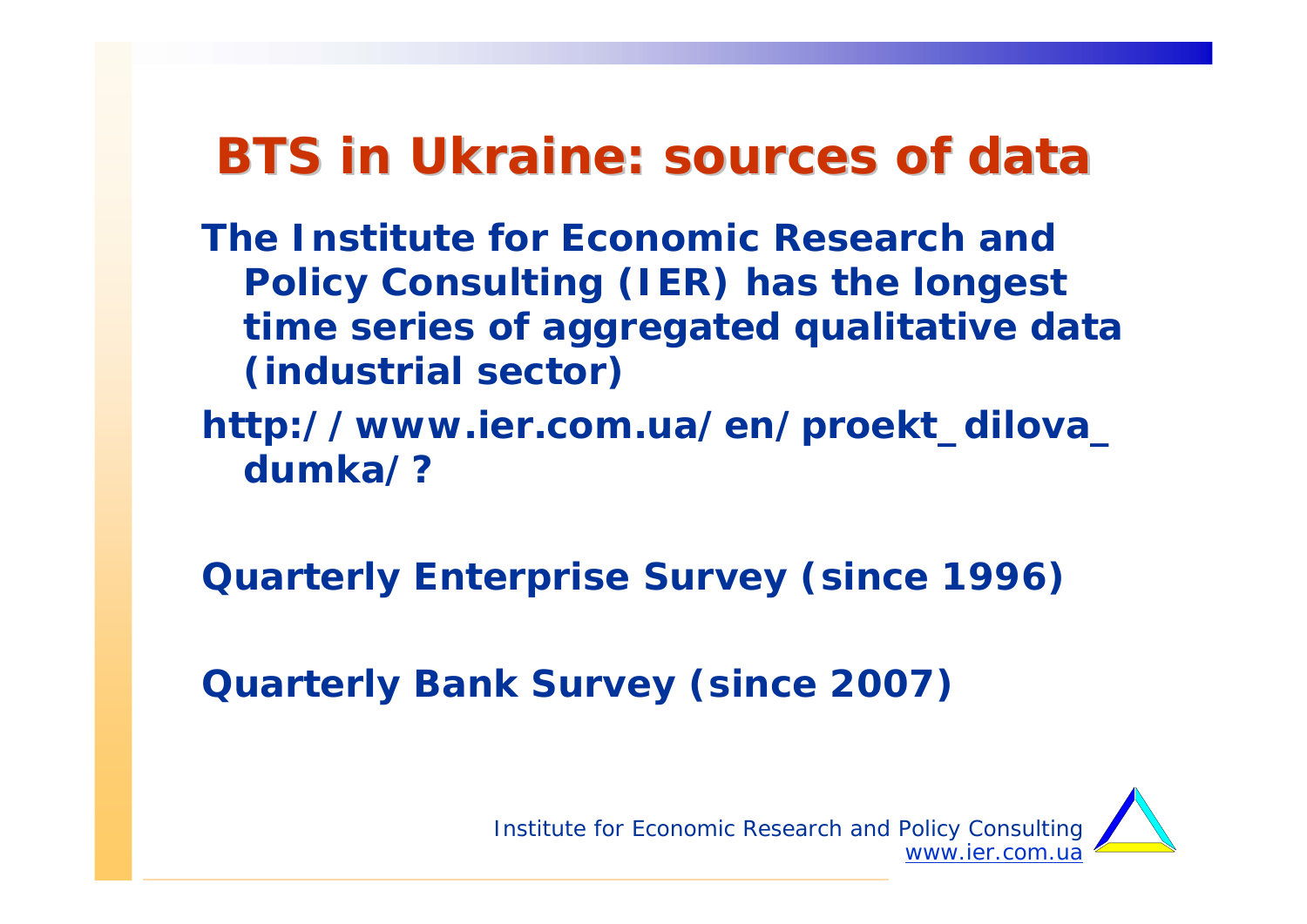# **BTS in Ukraine: Data description BTS in Ukraine: Data description**

### **Data received from the Business Tendency Project of the IER:**

- **Time-series data collected from 1998 quarterly. Some time series are collected since 1996**
- **The panel sample includes 300 enterprise located in the East, West, Central and East regions of Ukraine**
- **The content and interpretation of the QES indexes is the same as balance percents**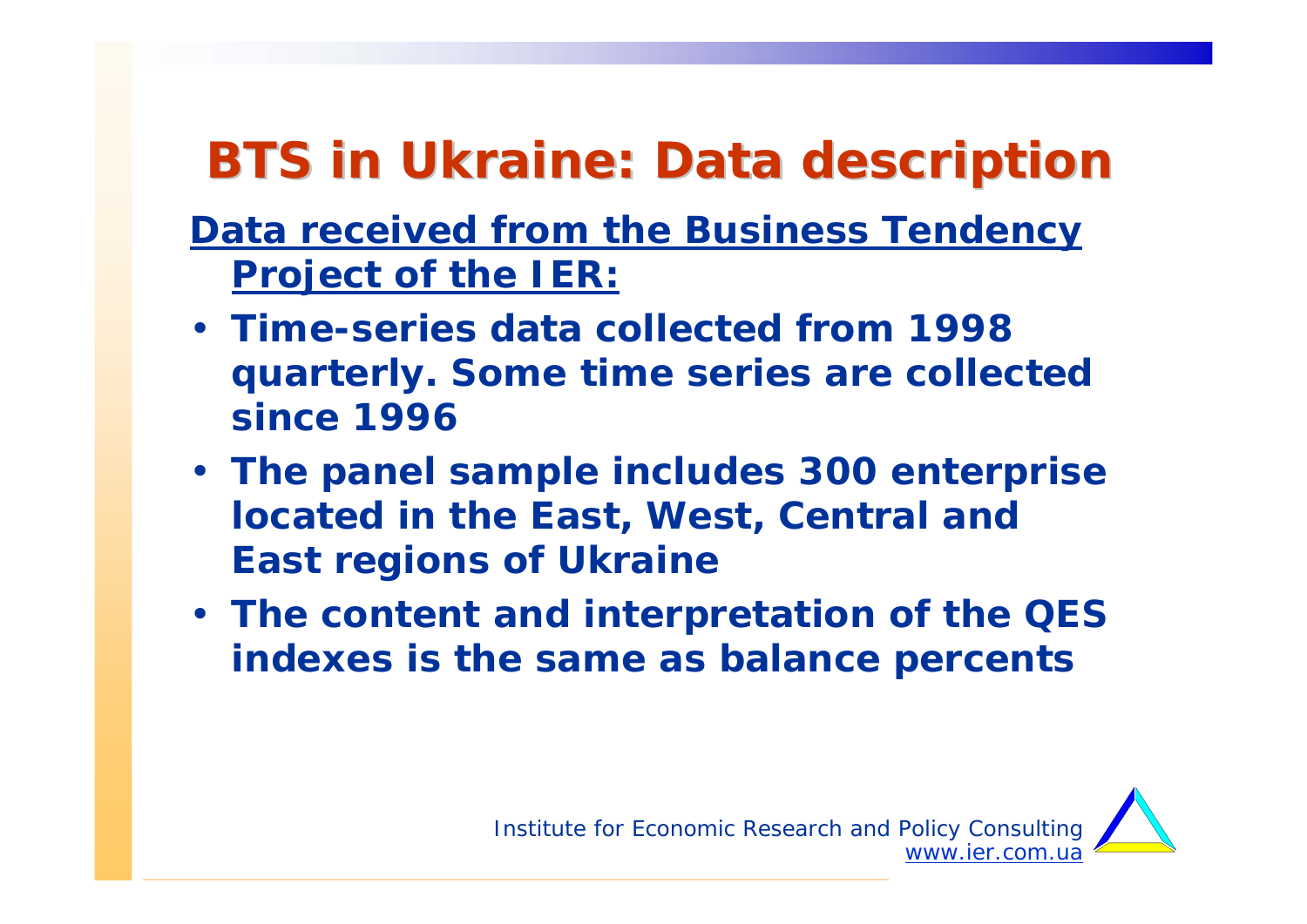## **BTS in Ukraine: Data description**

- **Data presented is seasonally adjusted by Census Method I (the ratio-to-movingaverage method, the additive approach for modeling the seasonal factors):**
- **a series into a seasonal component,**
- **a combined trend and**
- **cycle component, and**
- **an "error" component.**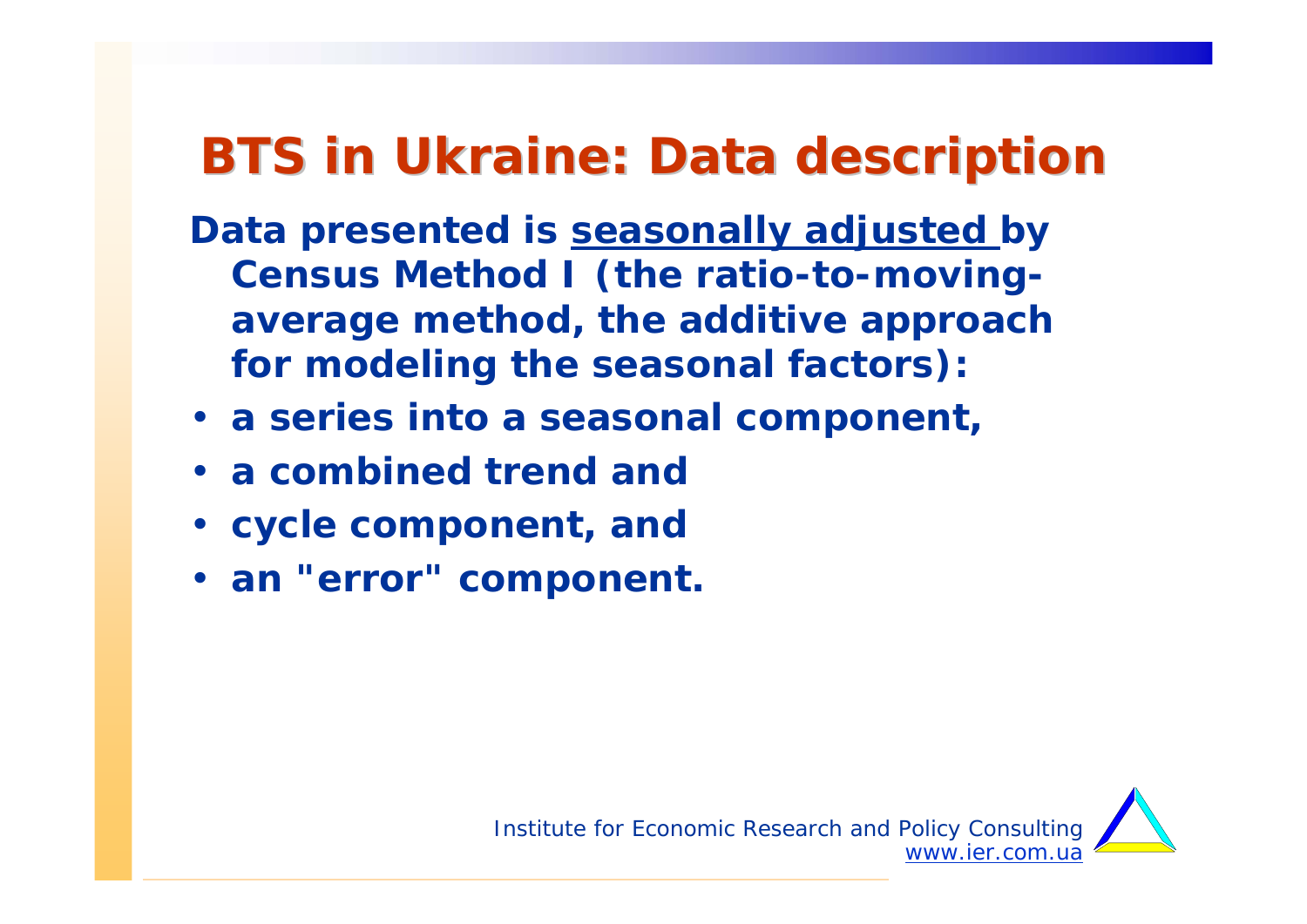## **BTS in Ukraine: agenda for LI construction construction**

- **1. BTS Data should be consistent (to check correlation between assessments and expectations with shift by one period ahead)**
- **2. BTS Data should correlate with "real life"data**

**If these two preconditions are true the Leading Indicator might be constructed using BTS data.** 

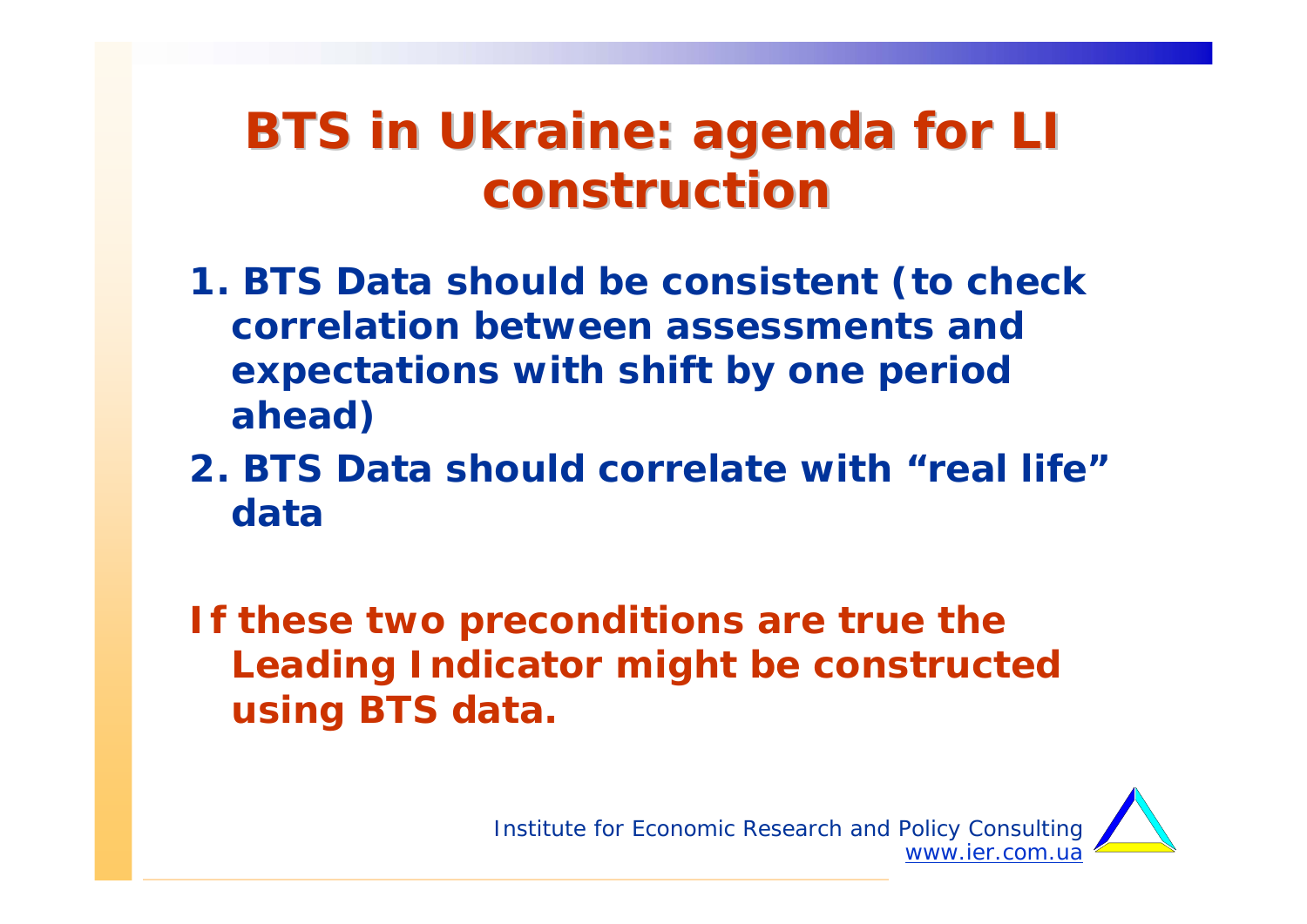## **Correlation between assessment and expectations and expectations**

**The data are rather consistent***: ex past* **and** *ex ante*  **(shifted by quarter ahead) variables have relatively high correlation**

| <b>Period</b>                                                    | <b>Correlation</b> |
|------------------------------------------------------------------|--------------------|
| 1996-1999 (recession)                                            | 0.251              |
| 2000-2004 (first period of growth)                               | $0.824*$           |
| 2005-2007 (period of growth after<br>change of political regime) | $0.894*$           |
| 1996-2007                                                        | $0.612*$           |
| 1998-2007                                                        | $0.826*$           |
| *. Correlations significant at the 0.01 level (2-tailed)         |                    |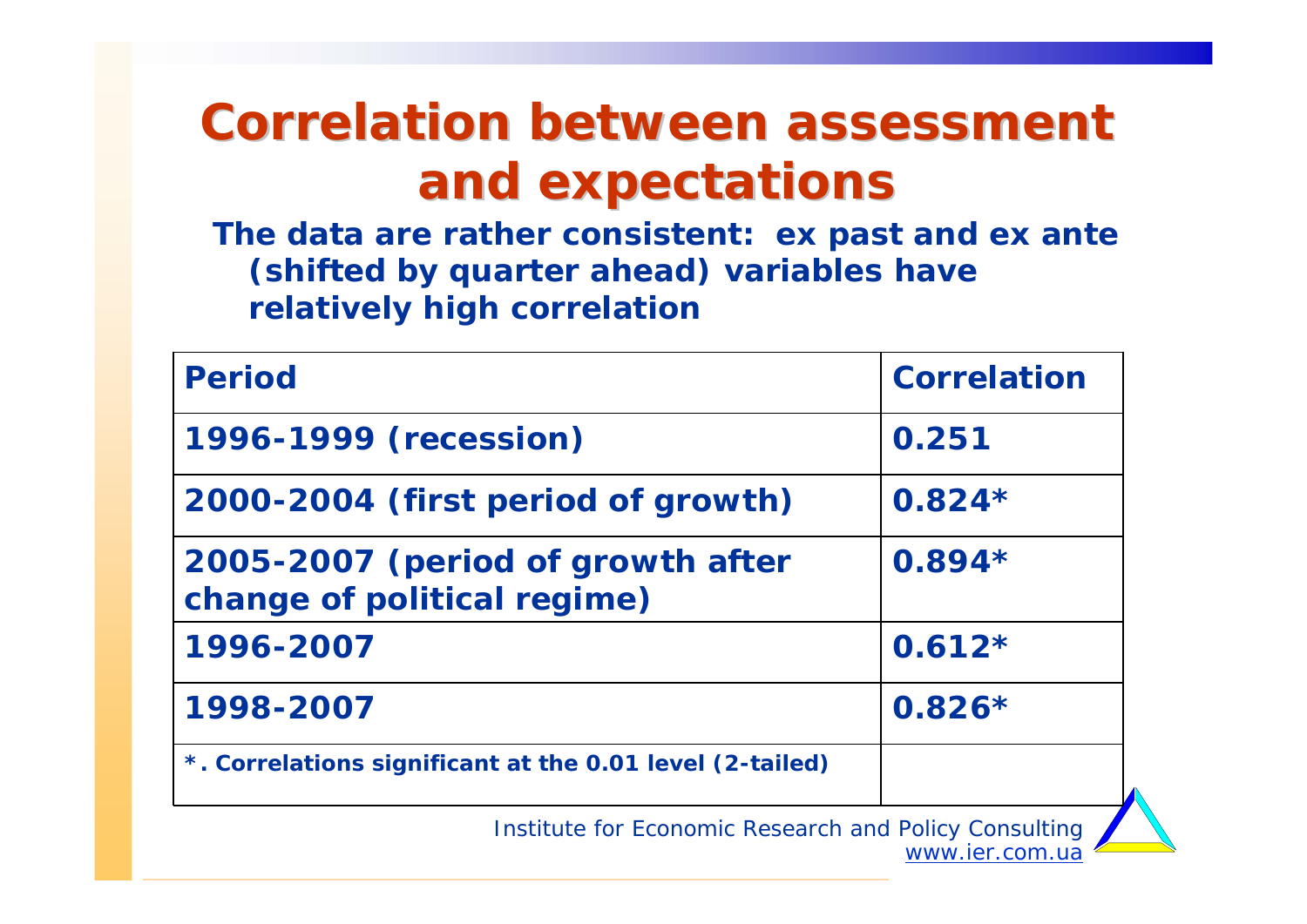## **Correlation between assessment and expectations and expectations**

**BTS indexes: Production and Production Expectations, Seasonally Adjusted**

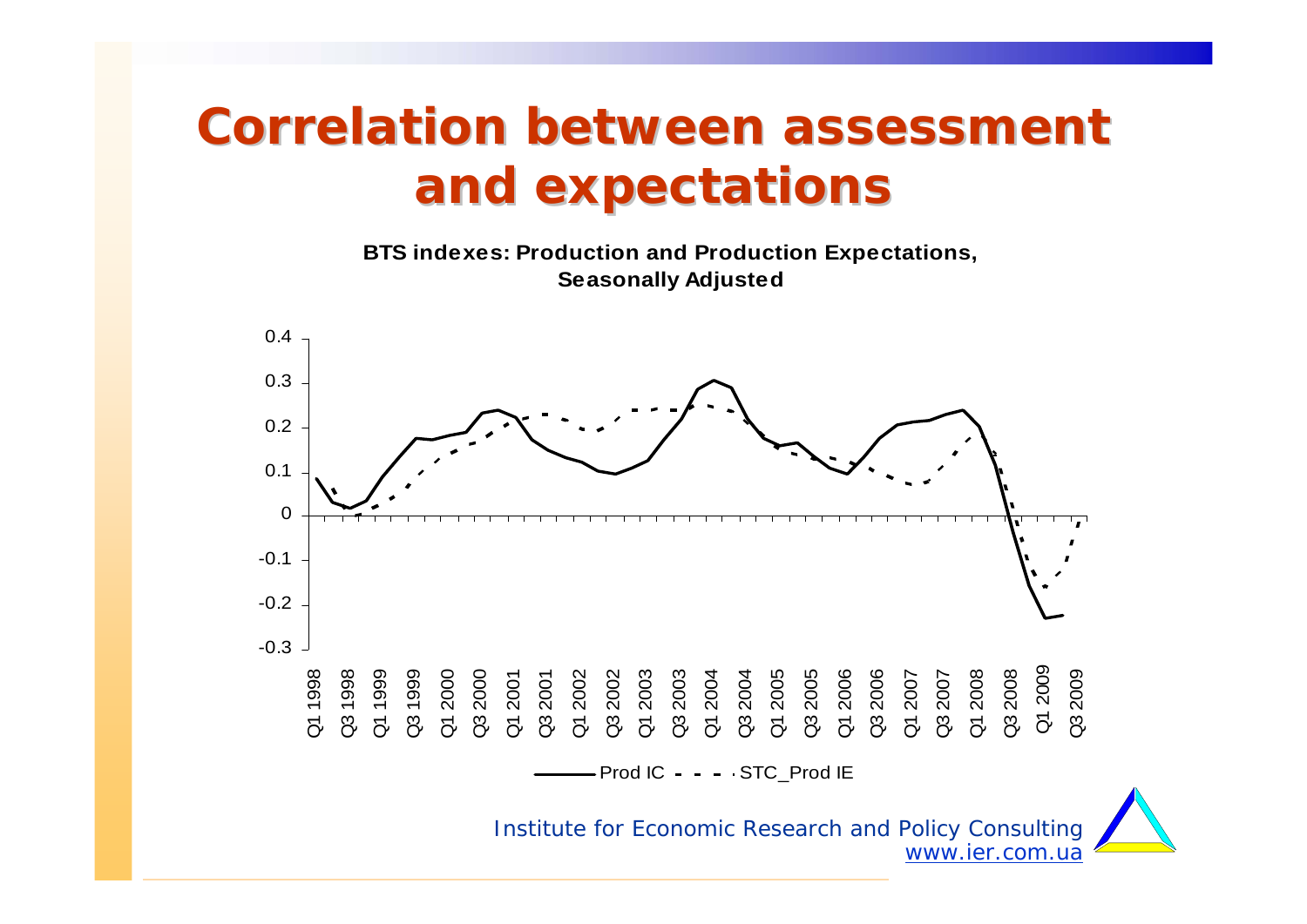**To quantify consistence between qualitative and quantitative variables by the Pearson's coefficient of correlation and as result, to find the BTS variables which are the most correlate with reference data**

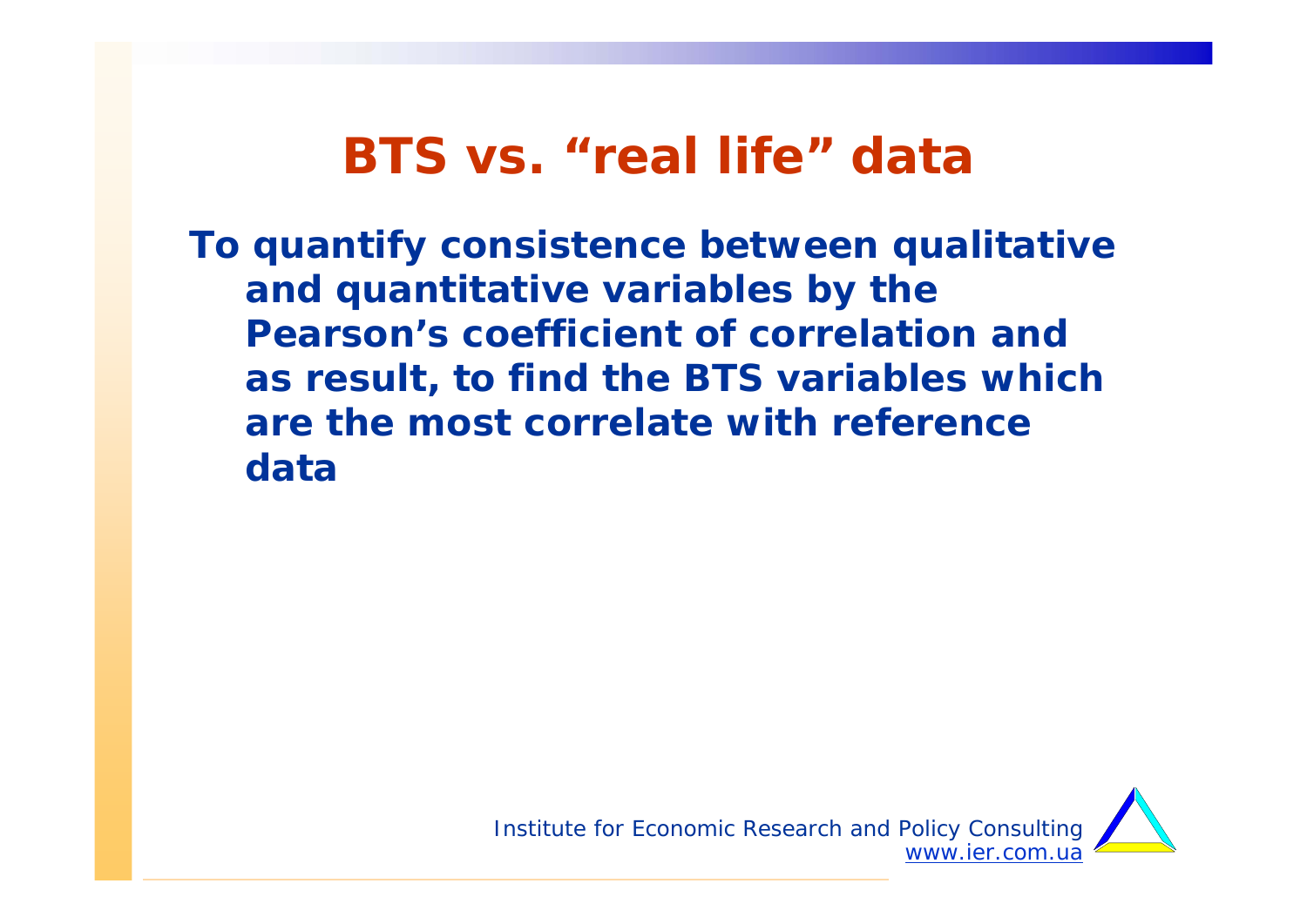**Quantitative ("real life") data in Ukraine:**

- **lack of all required data for all period of Ukrainian economic history**
- **even the required date is found it might be calculated by different way in different periods of time**

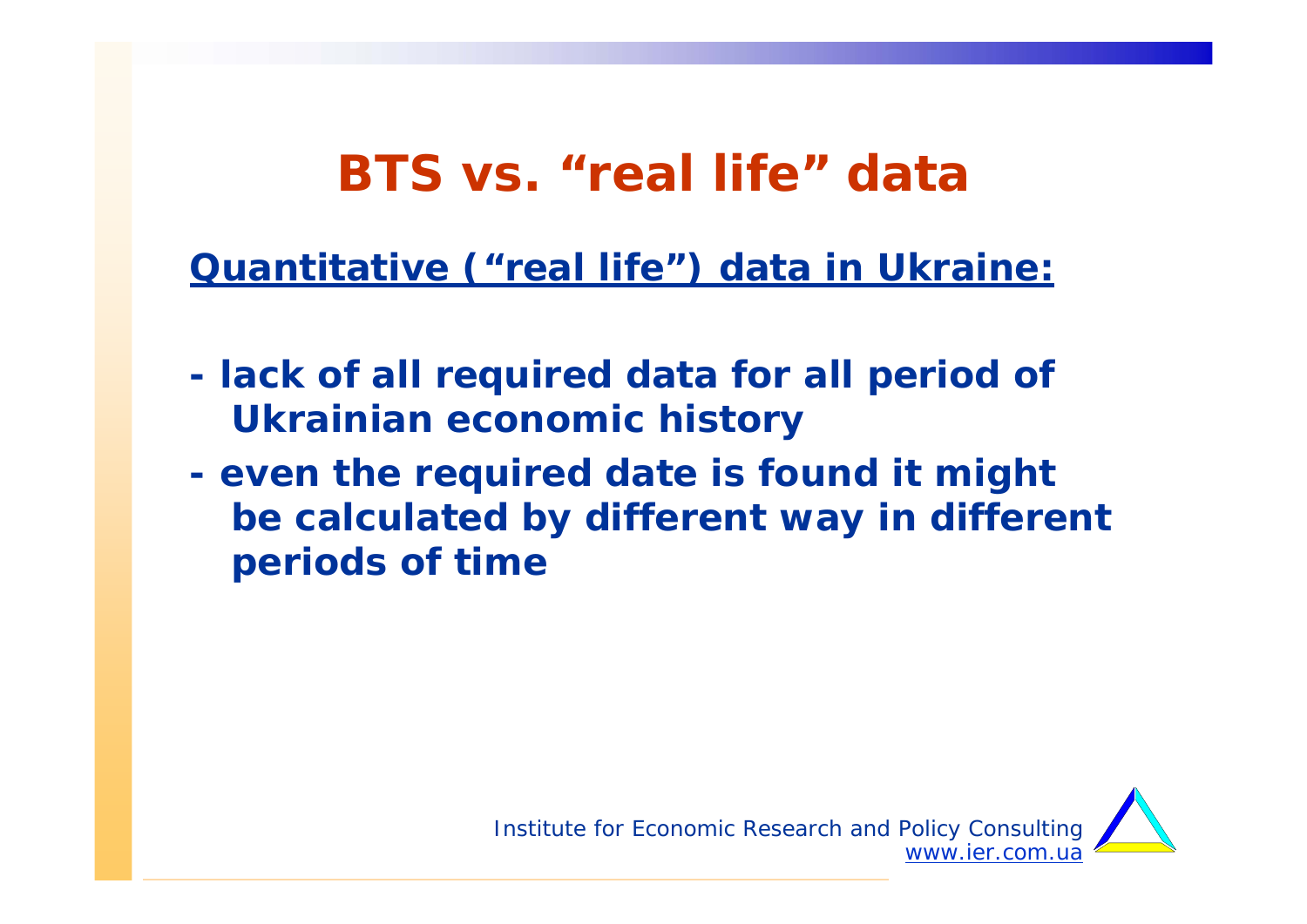**Quantitative data used for analysis: Proposed:**

- **rate of growth of value added (VA),**
- **rate of growth of industrial output (IOP),**
- **rate of growth of consumer price (CPI)**
- **rate of growth manufacturing output (MOP)**

**Used:**

• **rate of growth of value added (VA),**

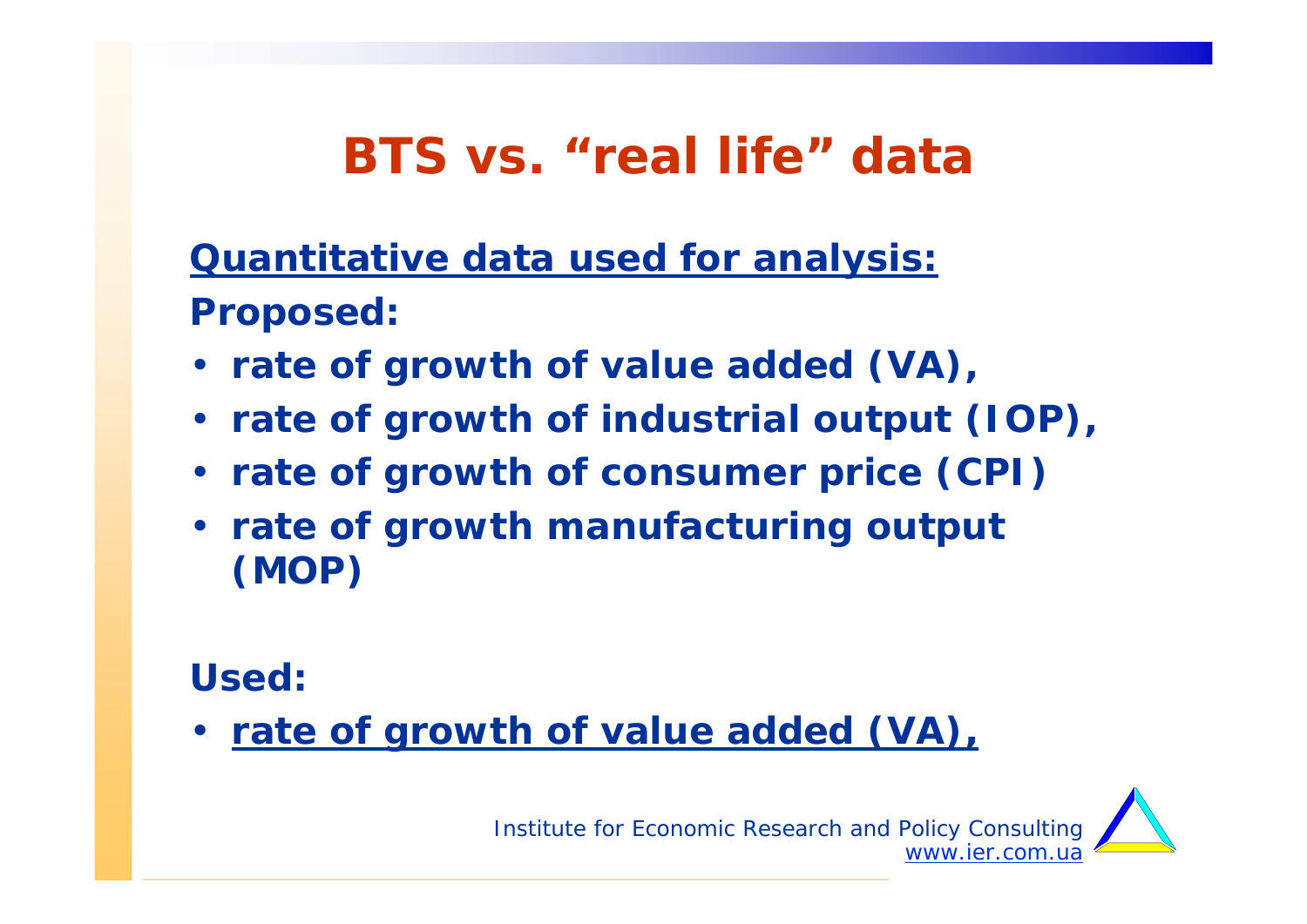### **BTS vs. "real life" dataBTS used for analysis**

- **3 months expectations:**
- **production,**
- **sale,**
- **stock of raw materials,**
- **new order,**
- **domestic demand,**
- **capacity utilization,**
- **selling prices,**
- **purchasing prices,**
- • **employment (number of workers),**
- **profitability**

**6 months expectations:**

- **index of overall business climate expectations**
- **index of the expected firm's business situation**
- **Three component index:**
- **Industrial confidence indicator** *(production expectations, current order books and current stock of finished goods)*

www.ier.com.ua

Institute for Economic Research and Policy Consulting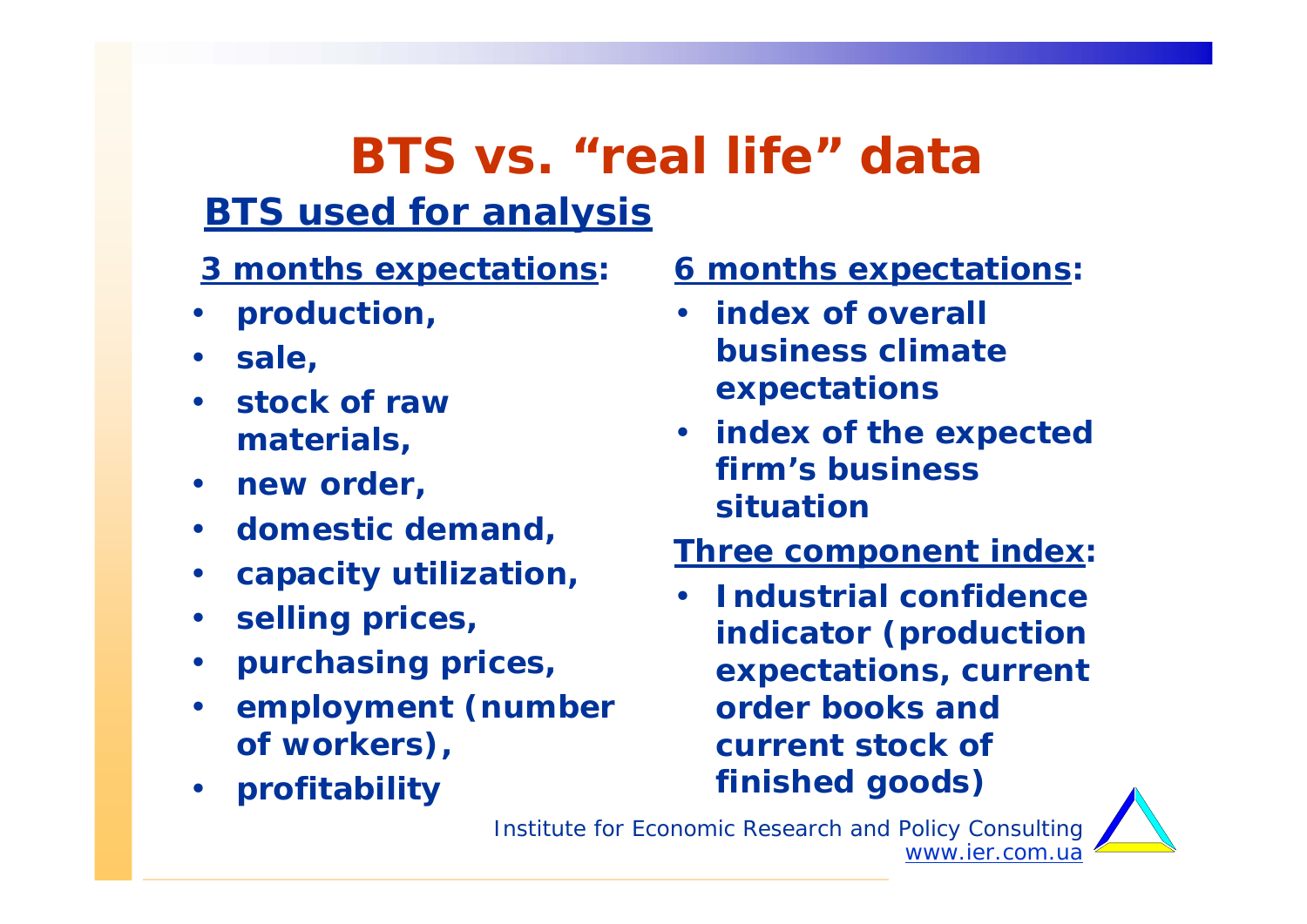#### **Results of cross correlation between BTS and quantitative data:**

**The highest correlations are recorded for the both type (ex past and ex ante) of such variables as capacity utilization** 

**sale,** 

**new orders,** 

**domestic demand,** 

**foreign demand,** 

**production,** 

**export,** 

**employment,** 

**Profitability etc**

#### **Strong correlation with reverse sing is recorded for**

**inter enterprise arrears, tax and wage arrears part-time employment.**

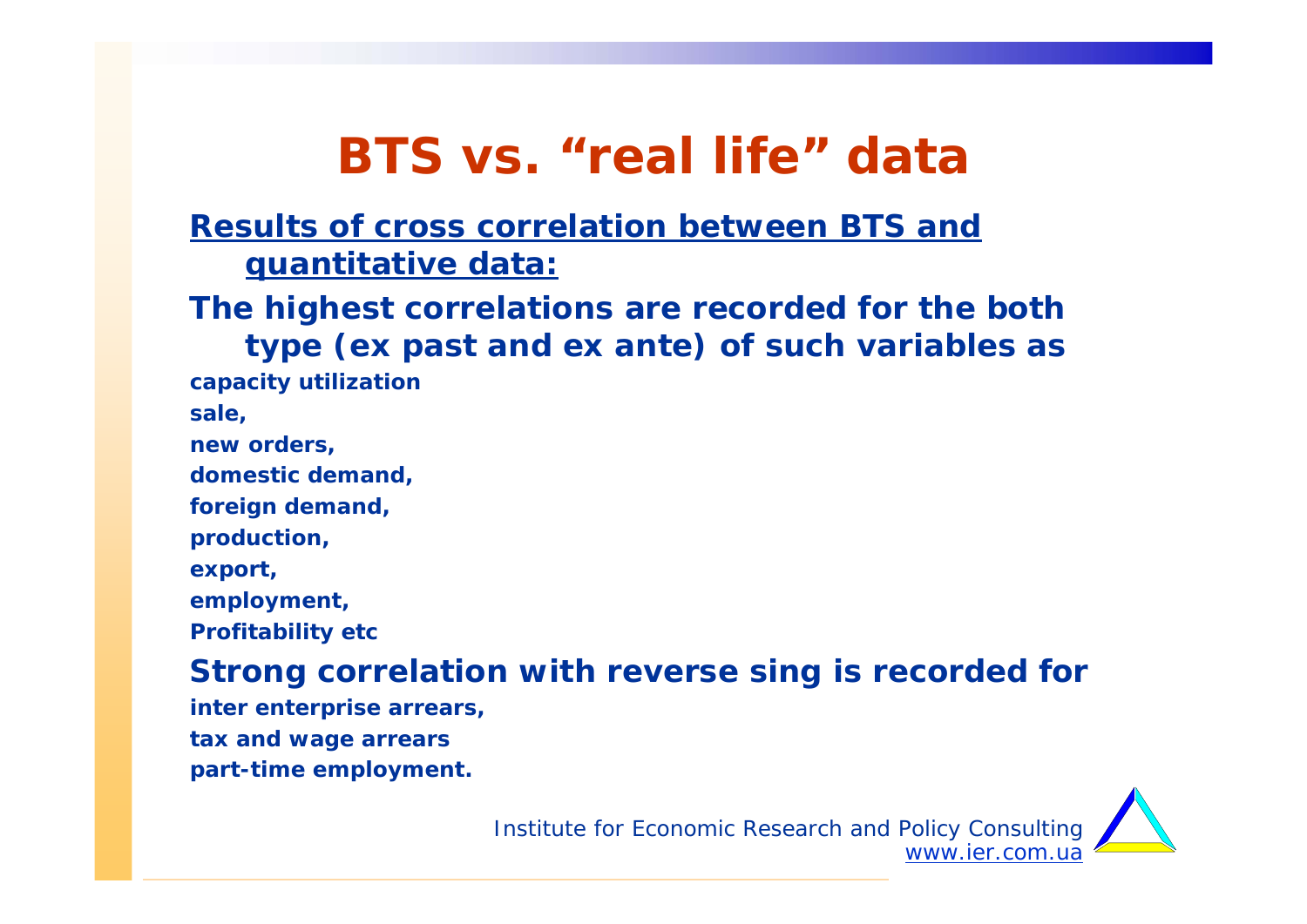#### **Results of cross-correlation**

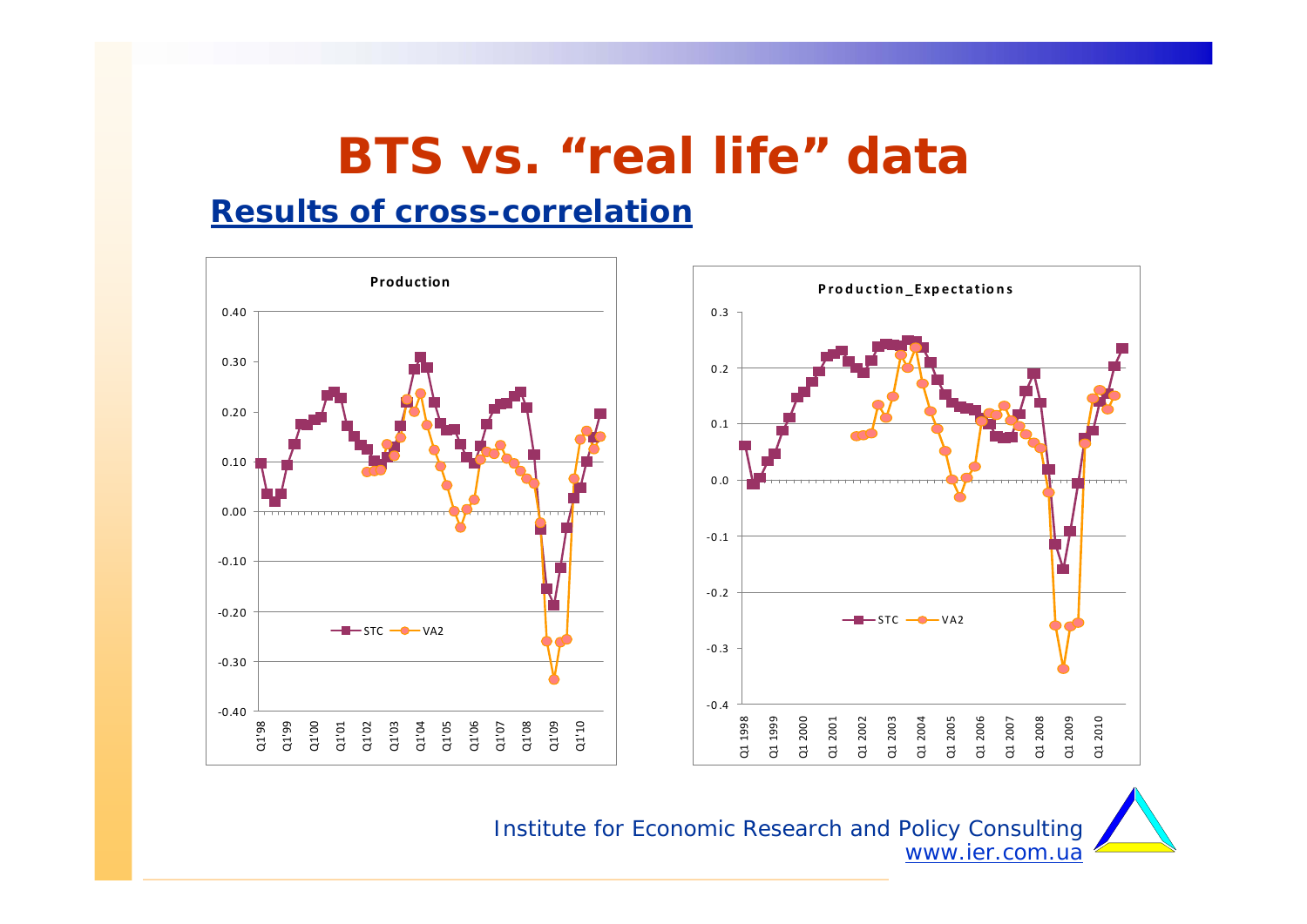#### **Results of cross-correlation**

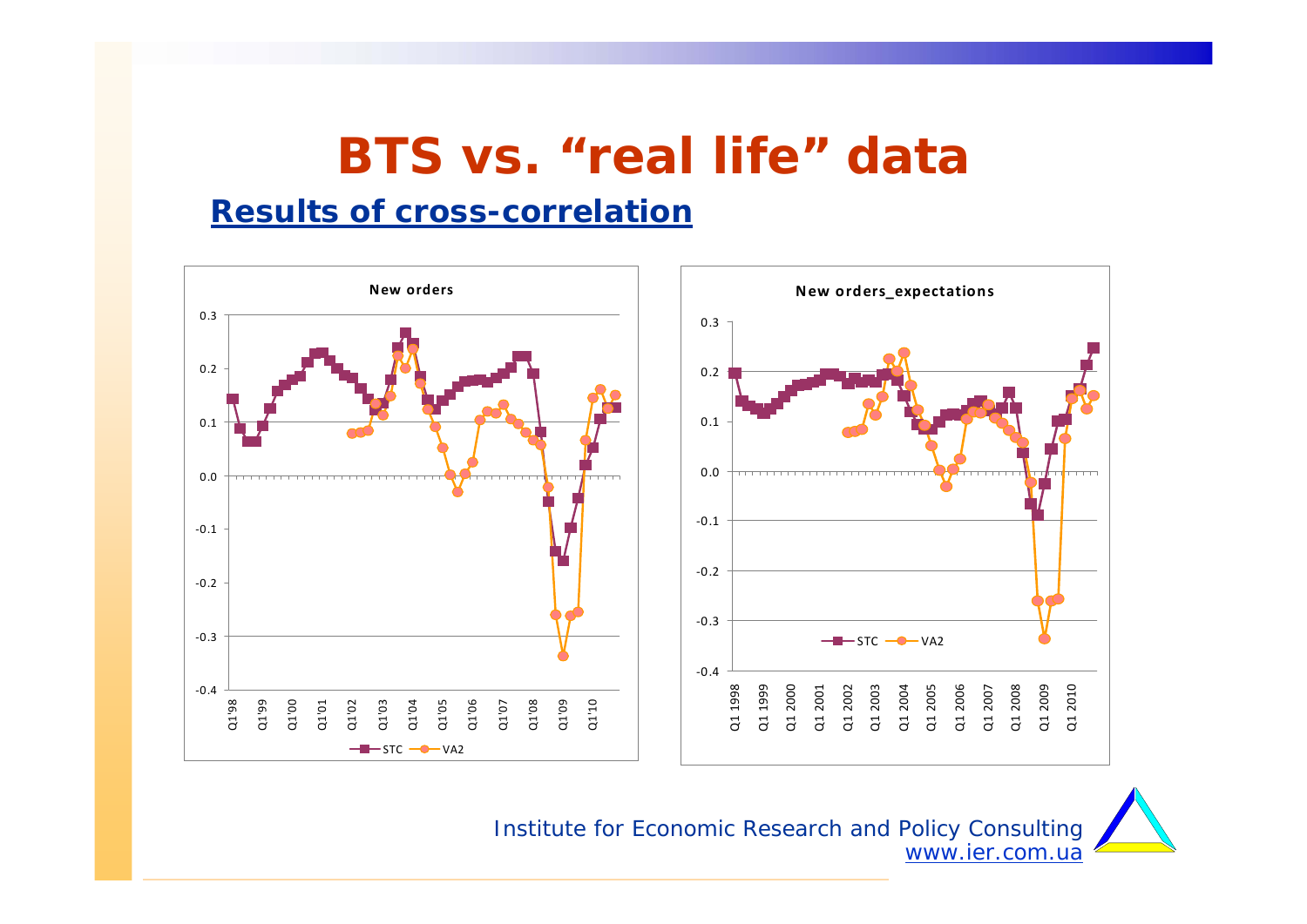#### **Results of cross-correlation**

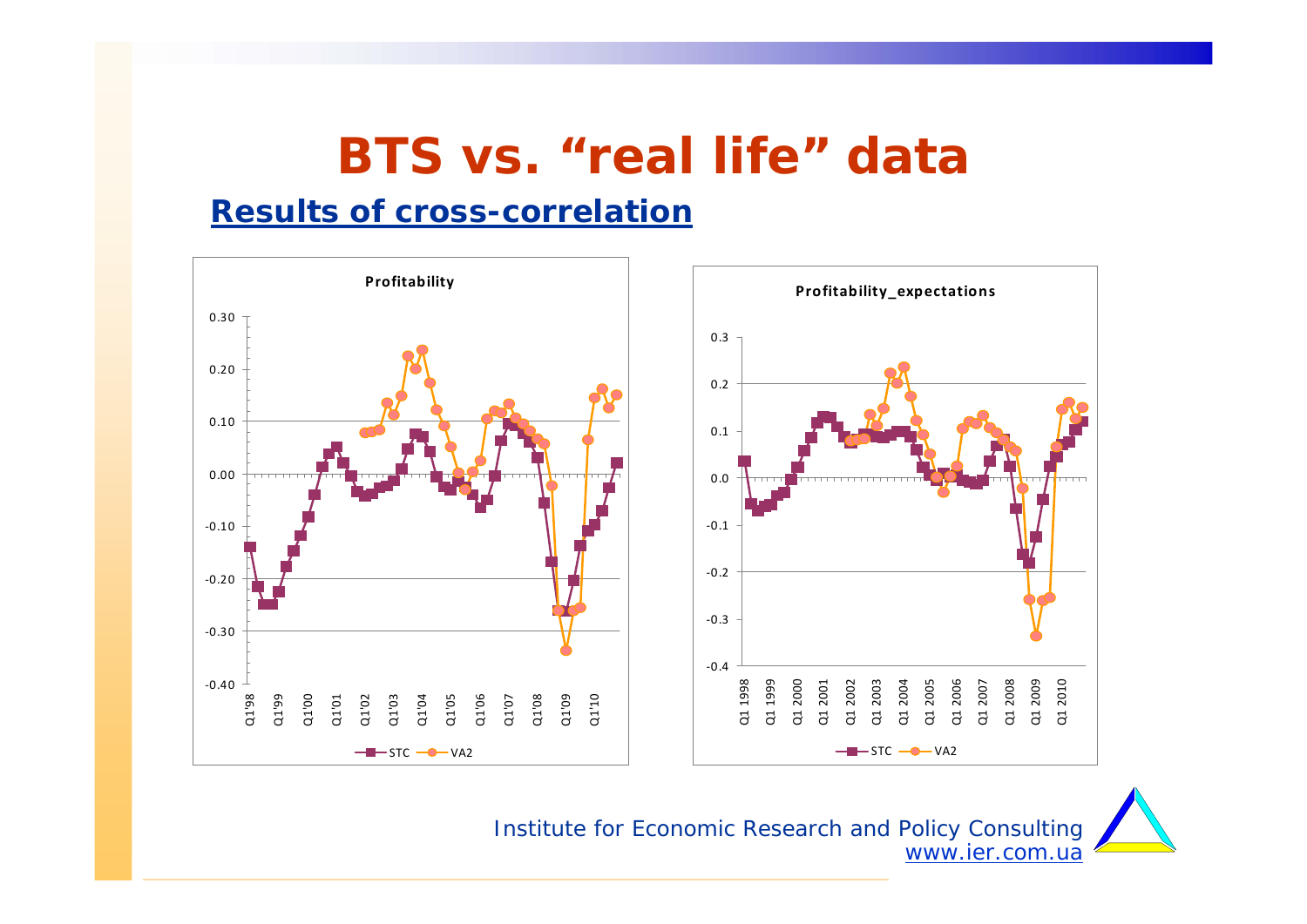# **Leading Indicator Leading Indicator**

**BTS data is:**

- **Consistent**
- - **Have a high correlation to "real life" statistics**

**As results:**

**Construction of the Leading Indicator METHOD: Principal component analysis (PCA)**

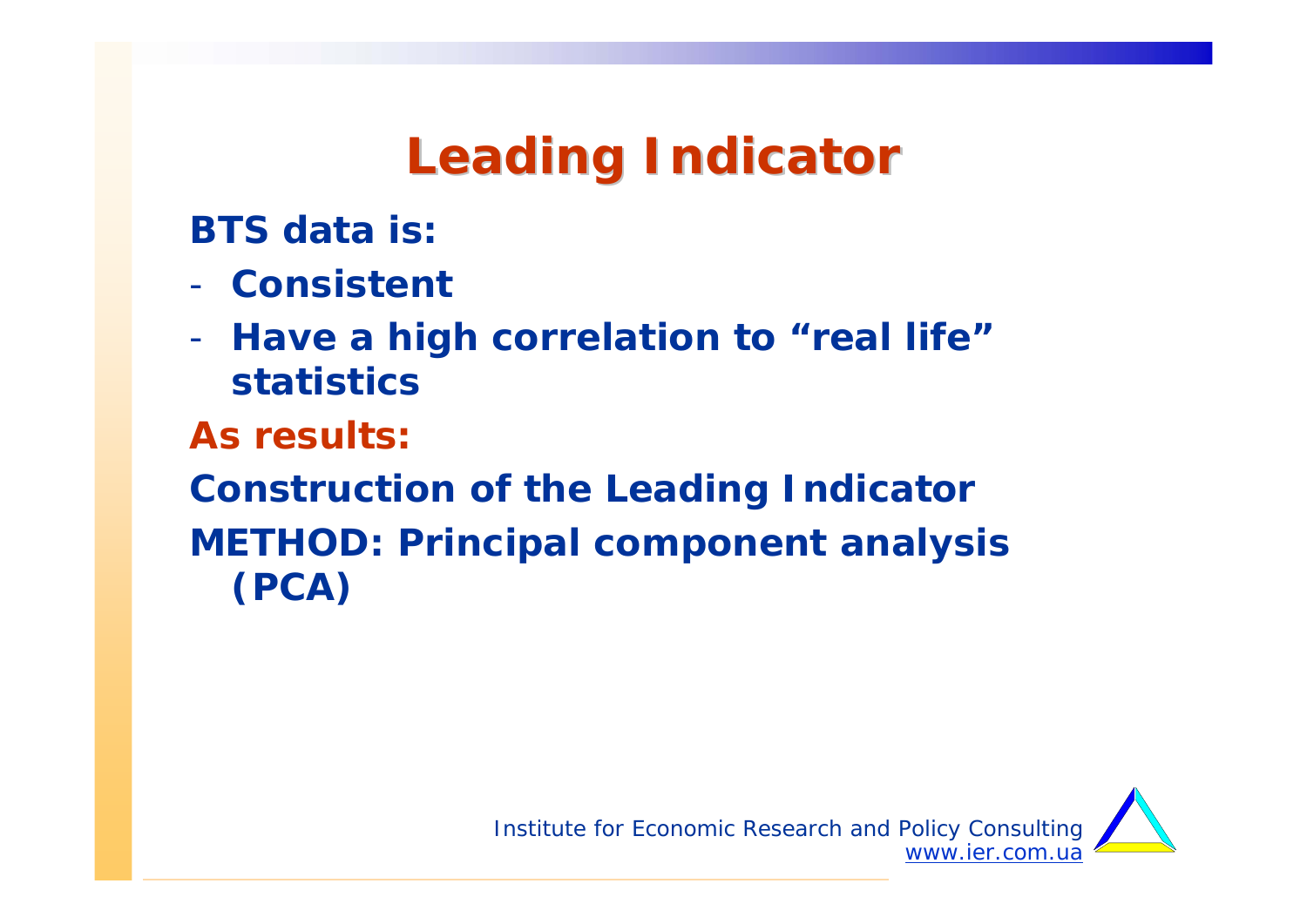## **Leading Indicator Leading Indicator**

- **The ideology of contrition of the Leading Indicator is:**
- *"If variance of given set of pre-selected variables, which are closely correlated to a given reference series, can reasonably well be represented by one principle component only, this component will serve e as basis to derive the final indicator"* **(Graff, Etter 2010)**

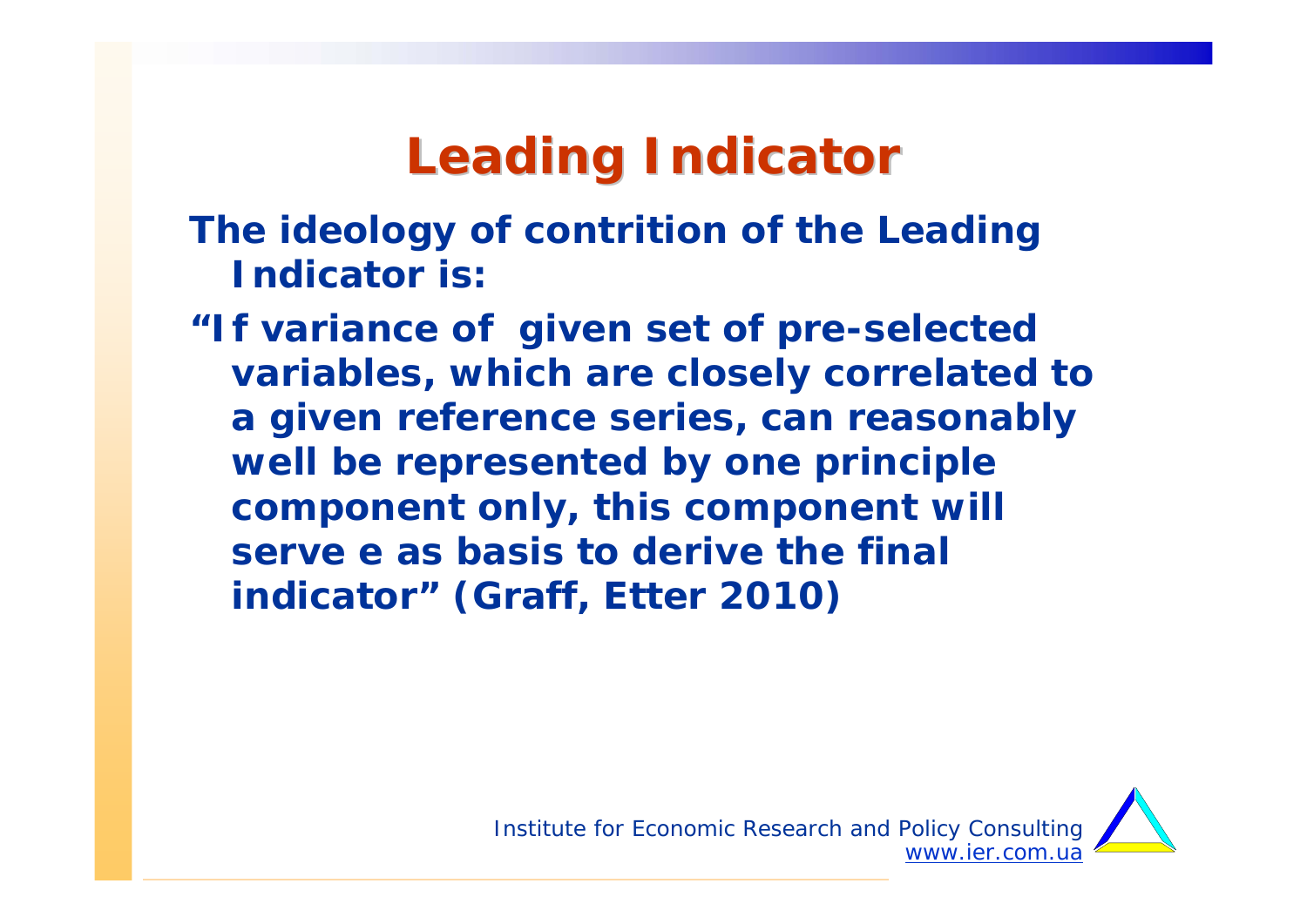## **Leading Indicator: PCA**

**Variables selected for PCA:**

- **Production**
- **Sale**
- -**Capacity utilization**
- **New orders**
- **Domestic Demand**
- **Number of workers**
- **Profit**

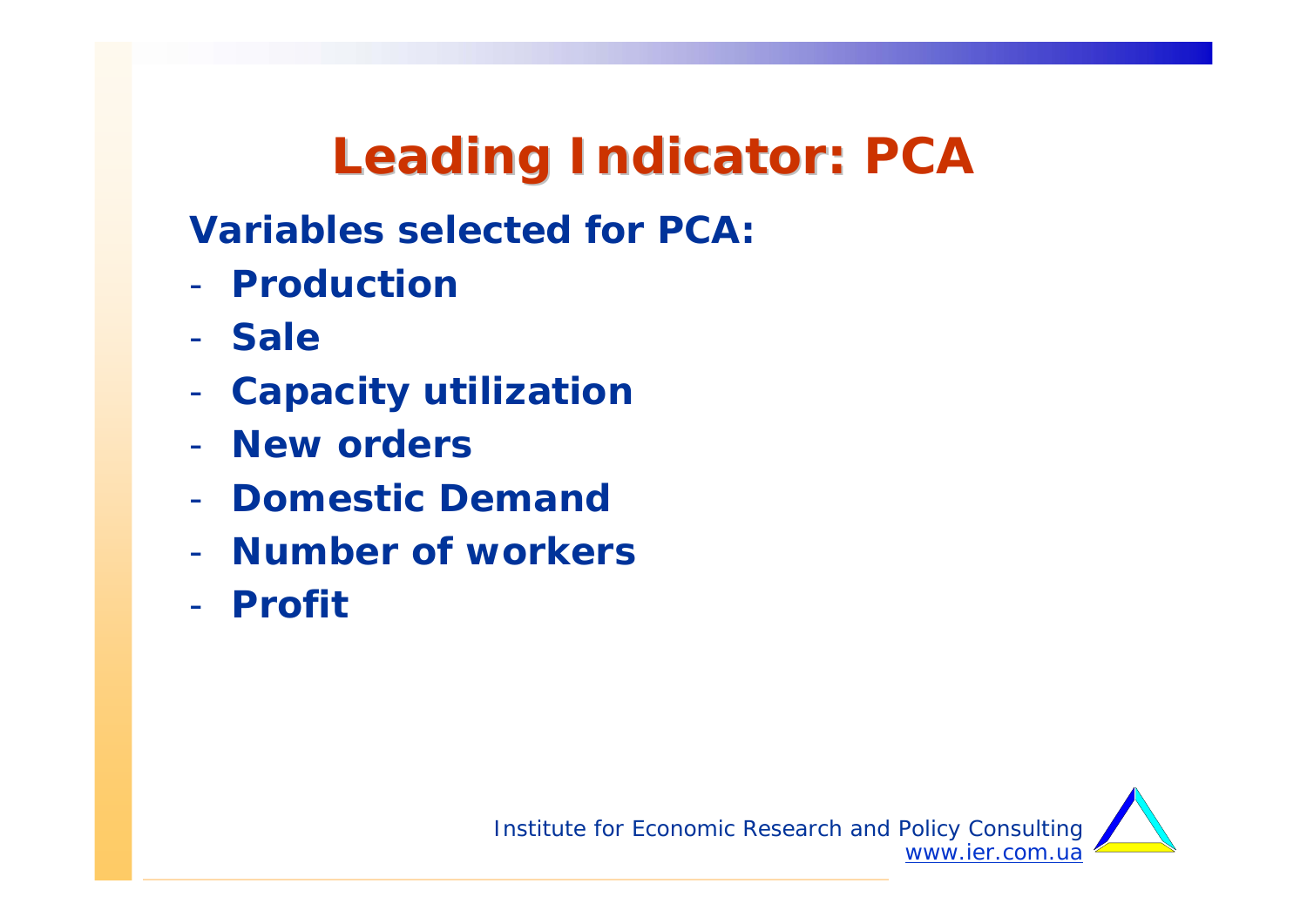## **Leading Indicator: PCA Leading Indicator:**

**Explained variance by the first component**

- **Ex past**
- **0.837 (SA) 0.907 (TC)**
- **Ex – ante**
- **0.897 (SA) 0.907 (TC)**

**The cross-correlation between the indicator derived from selected** *exante* **variables with reference series yo-y VA is higher then with** *ex-past* **ones**

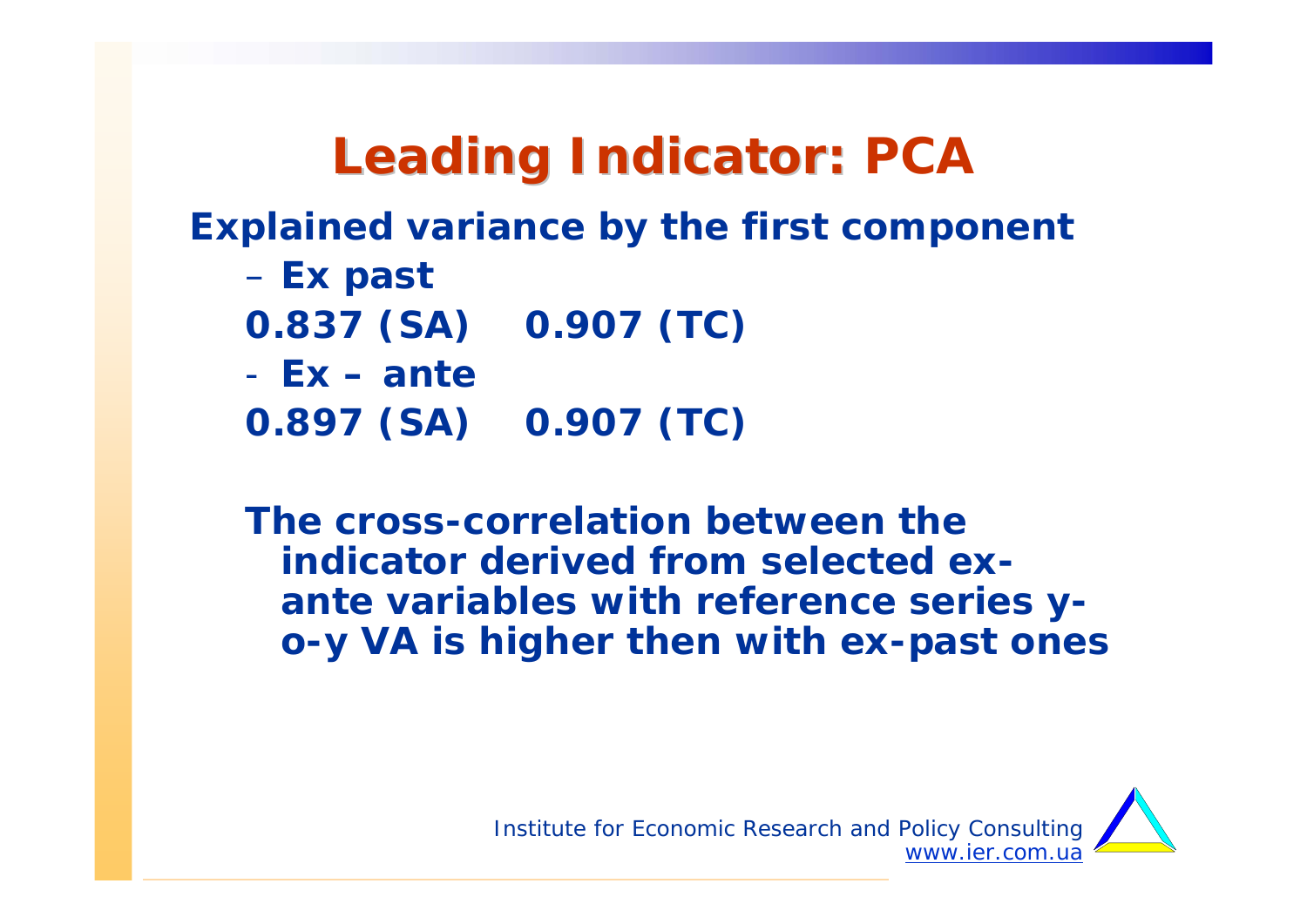## **Leading Indicator: PCA**

#### **LI (***Ex past variables***) vs Quantitative data (VA\_2)**

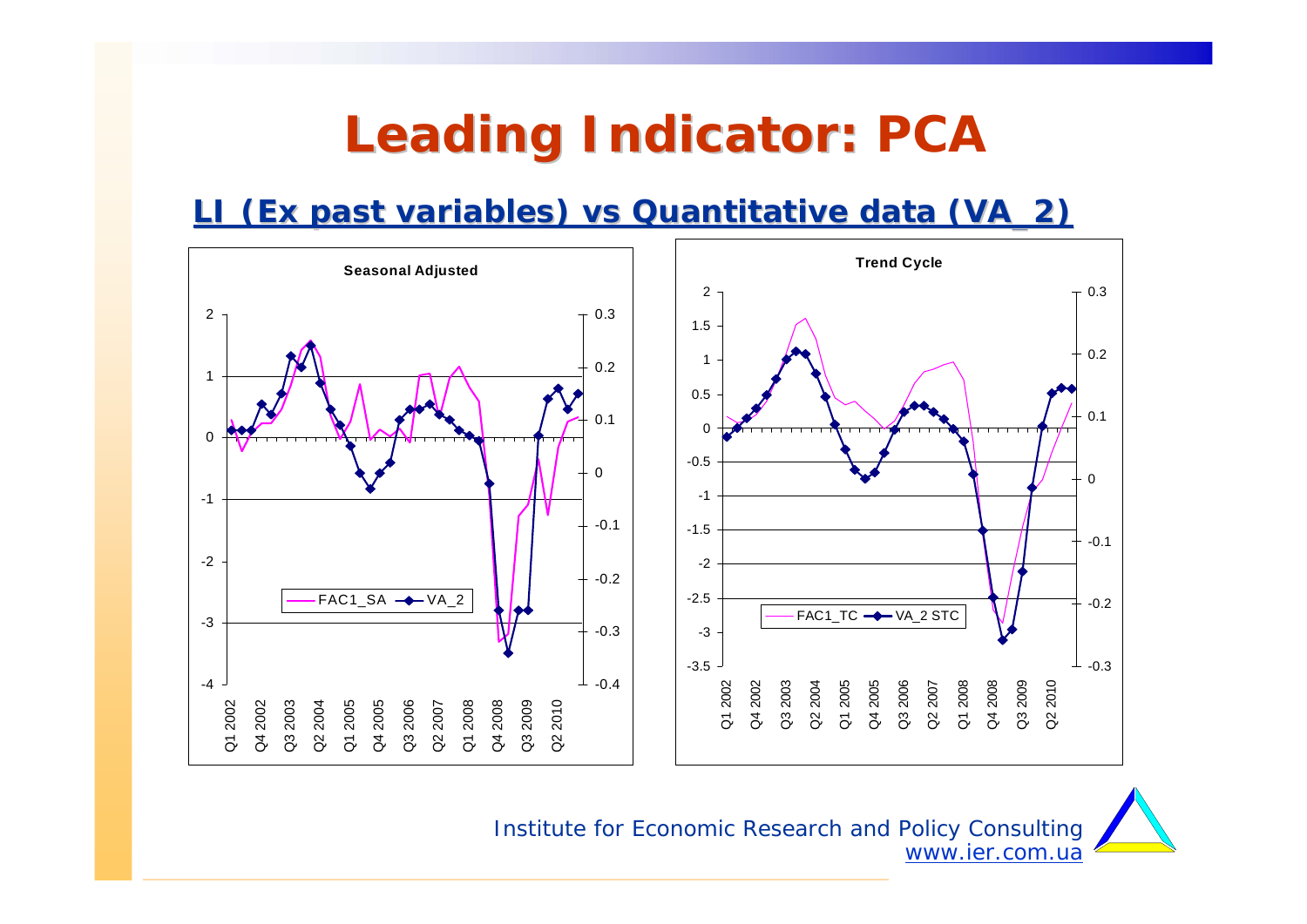## **Leading Indicator: PCA Leading Indicator:**

**LI (***Ex ante* **variables) vs Quantitative data (VA\_2)**

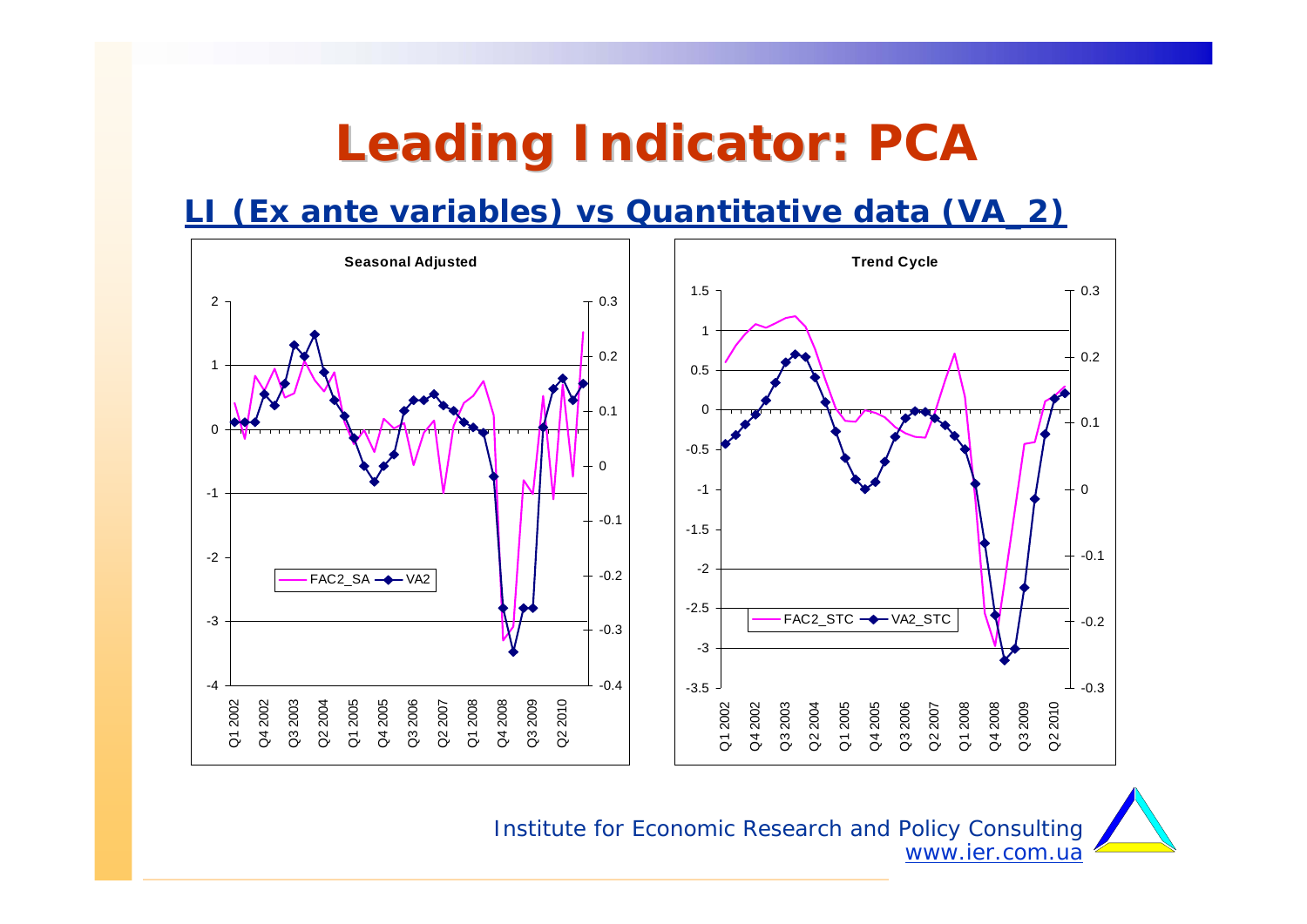## **Conclusions Conclusions**

- **1. In Ukraine the business tendency survey data have a quite high correlation with corresponding quantitative statistic data**
- **2. The Principal Component Analysis (PCA) of selected variables sets perform well as composite indicators in ex post comparison with their reference series**
- **3. Special attention should be paid on quality of quantitative statistics.**